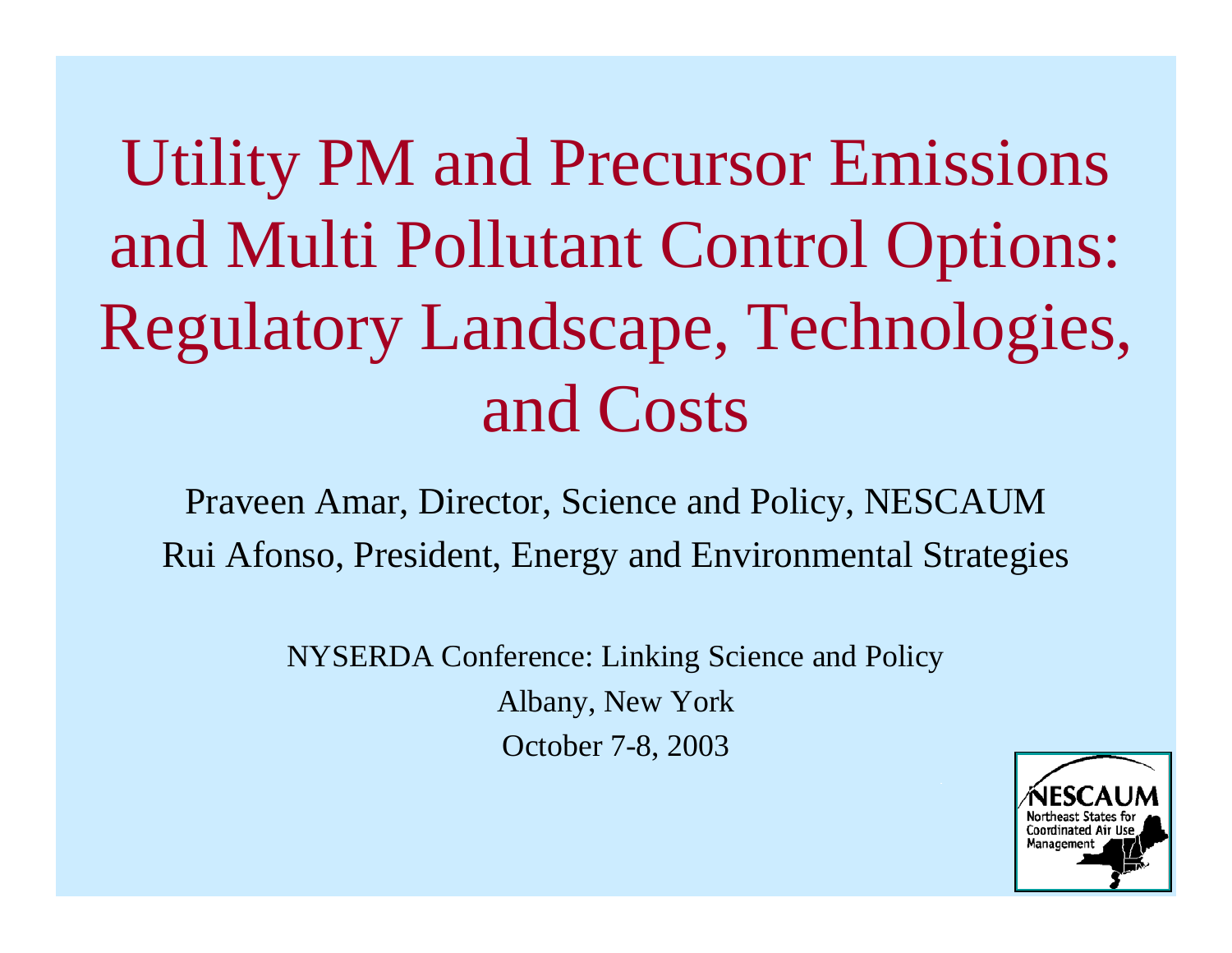# What is NESCAUM?

- Northeast States for Coordinated Air Use Management
- Association of air quality divisions of state departments of environmental protection
- Provides Scientific, Technical and Policy Support
- Assists states in complying with Federal regulation and in developing regionally consistent strategies

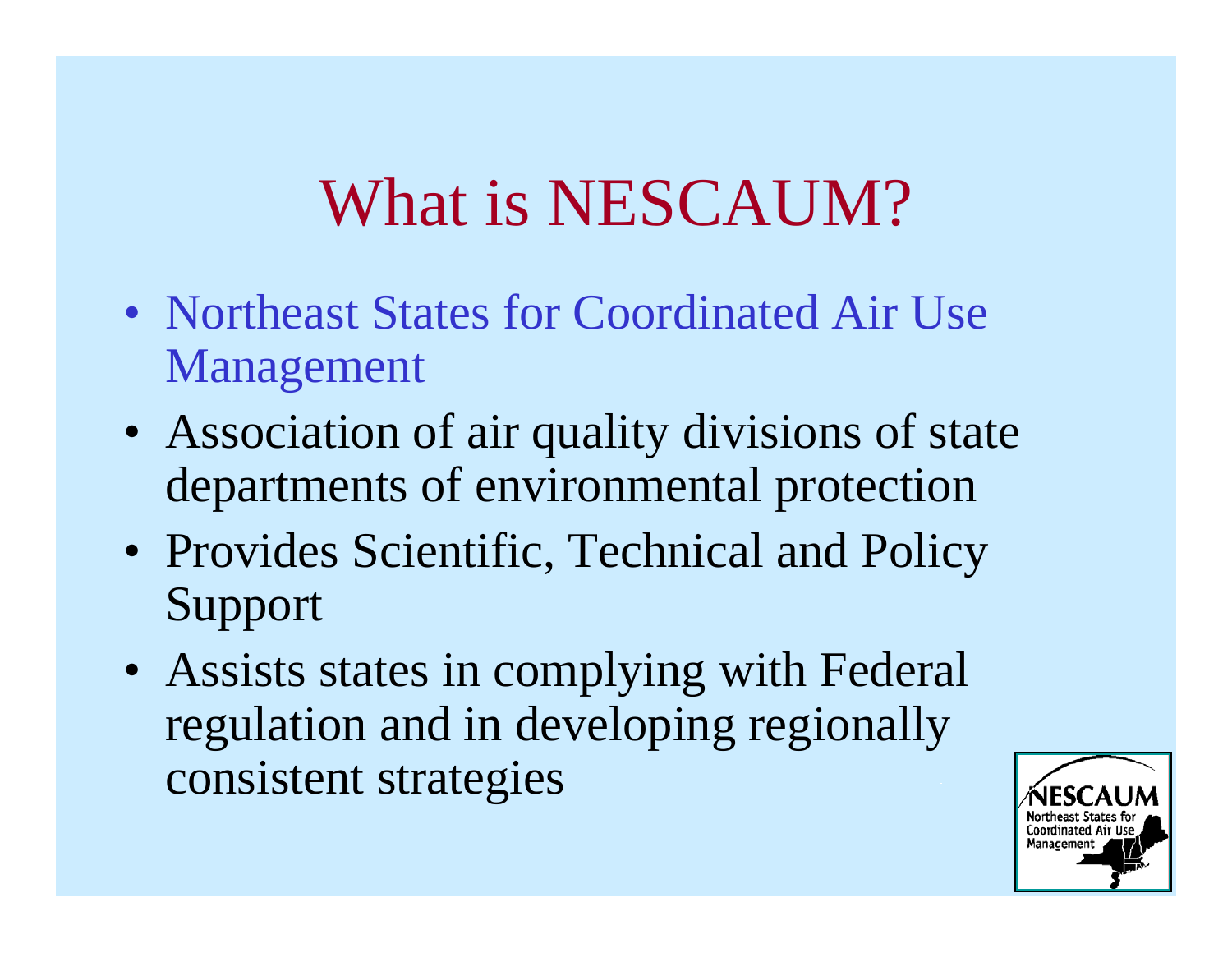

- Regulatory landscape: Federal and states in the Northeast
- Role of smart environmental regulation in driving technology innovation and application
- A look back at seasonal NO<sub>x</sub> controls
- Multi-p federal legislative proposals/Hg MACT/state initiatives

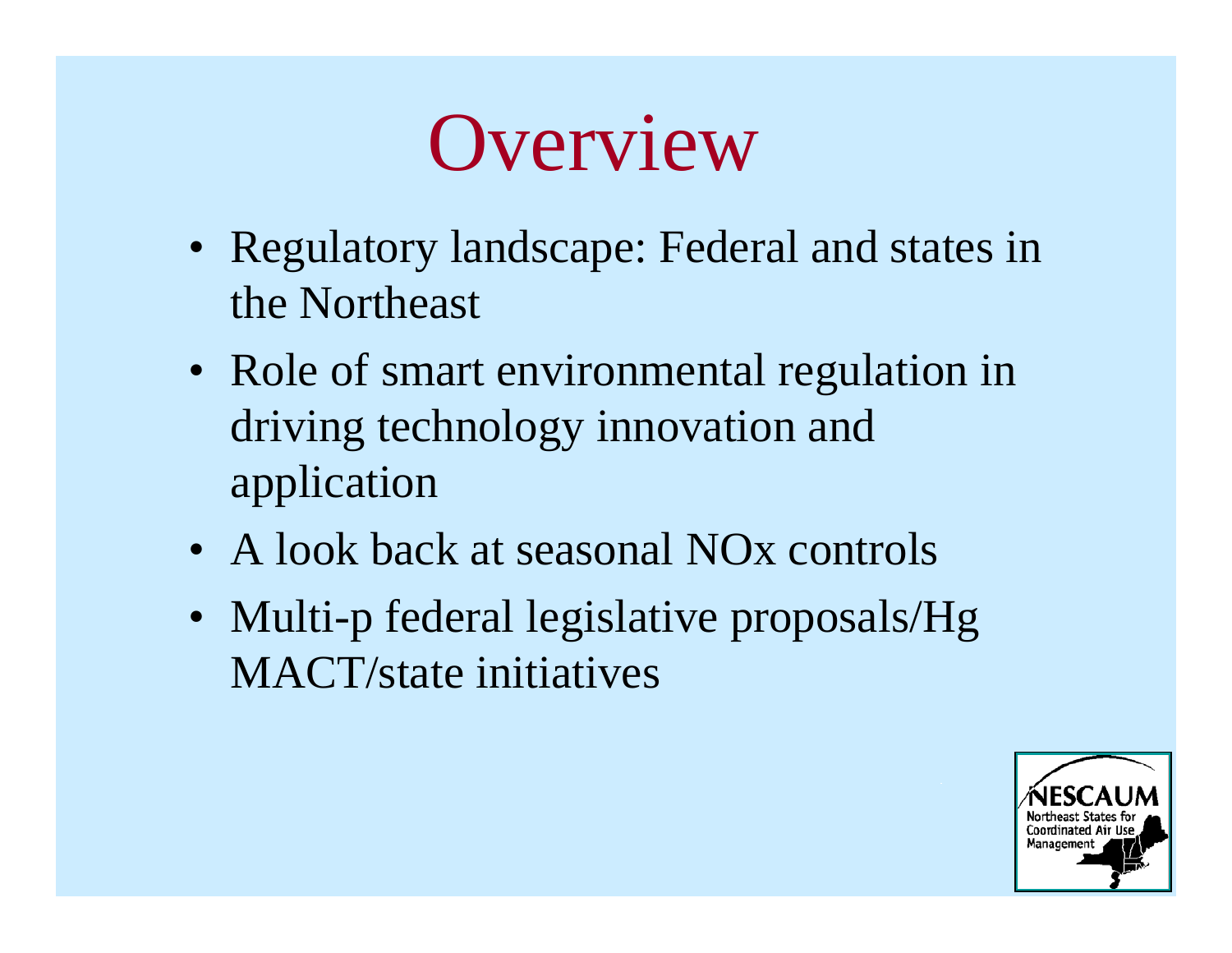## **Sources of Fine Particles**

**SULFATE** from SO2 (Power Plants and Coal & Oil-fired Boilers)

**NITRATE** from NOx (Cars, Trucks, Power Plants & Heavy Equipment)

**CRUSTAL MATERIAL** (Roads, Construction & Field Dust)

**ELEMENTAL CARBON** (Diesel Engines, Heavy Equipment, Highway Vehicles)

**ORGANICS** (Wild Land Fires, Waste Burning, Heavy Equipment Engines, Cars & Trucks)



#### *Typical Western City Typical Eastern City*



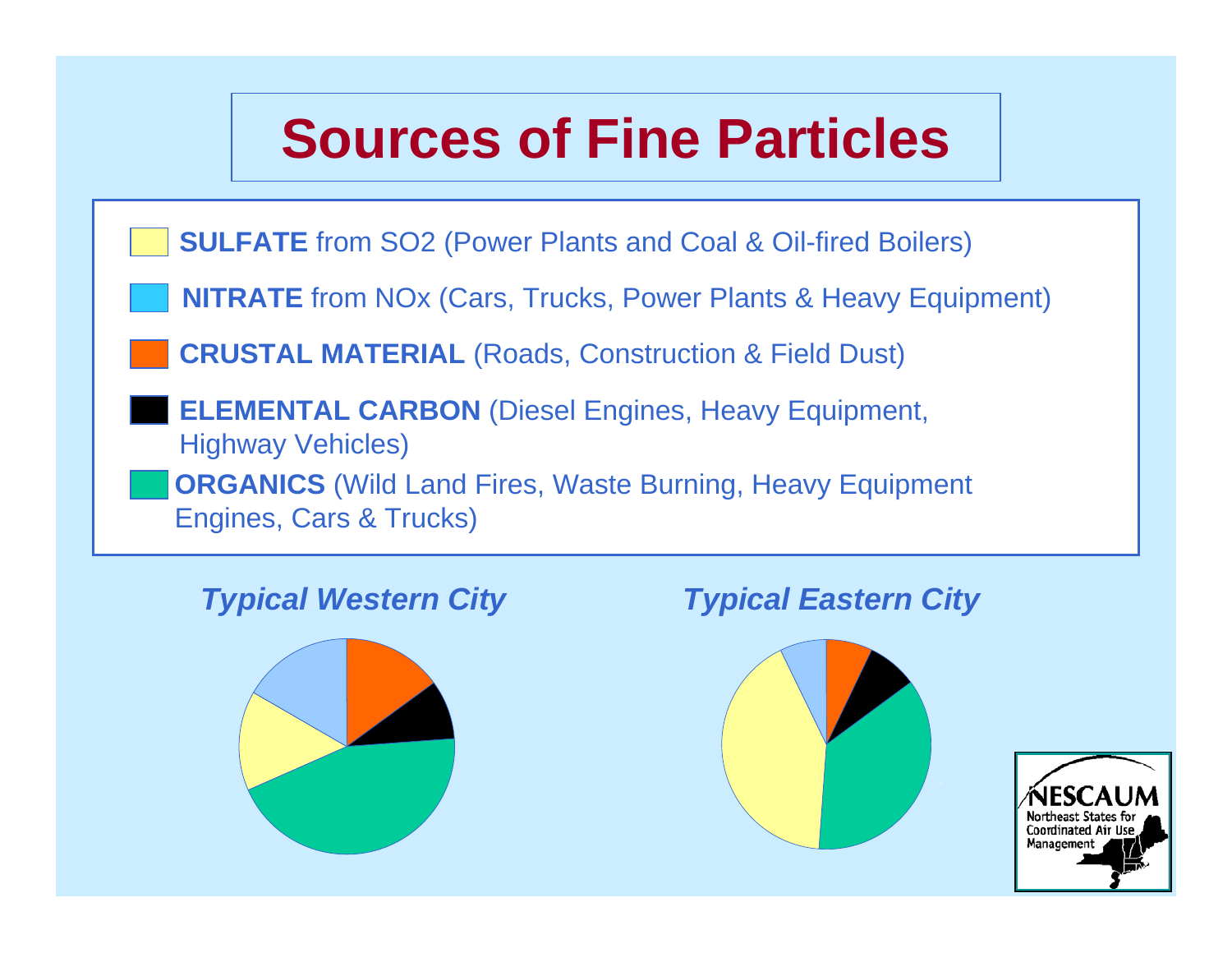### **Current Attainment with the Fine Particle (PM2.5) Standard (1999-2001)**



- **There are 129 counties nationwide (114 counties in the East) that are likely to exceed the annual fine particle standard of 15 µ/m3.**
- **65 million people (43 million people in the East) live in counties that would not meet this standard.**

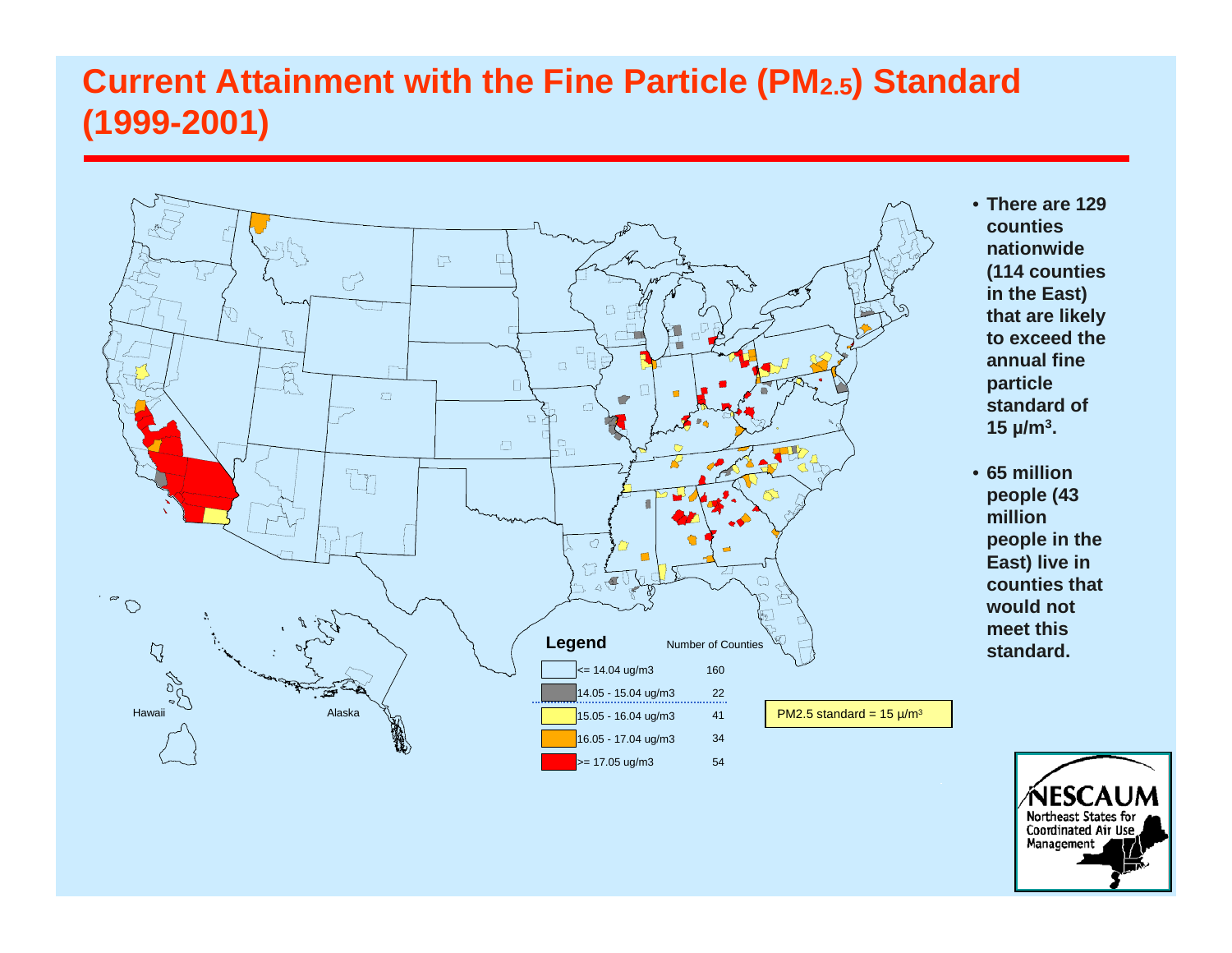#### **Environmental Regulation and Technology Innovation: Controlling Mercury Emissions** from Coal-Fired Boilers

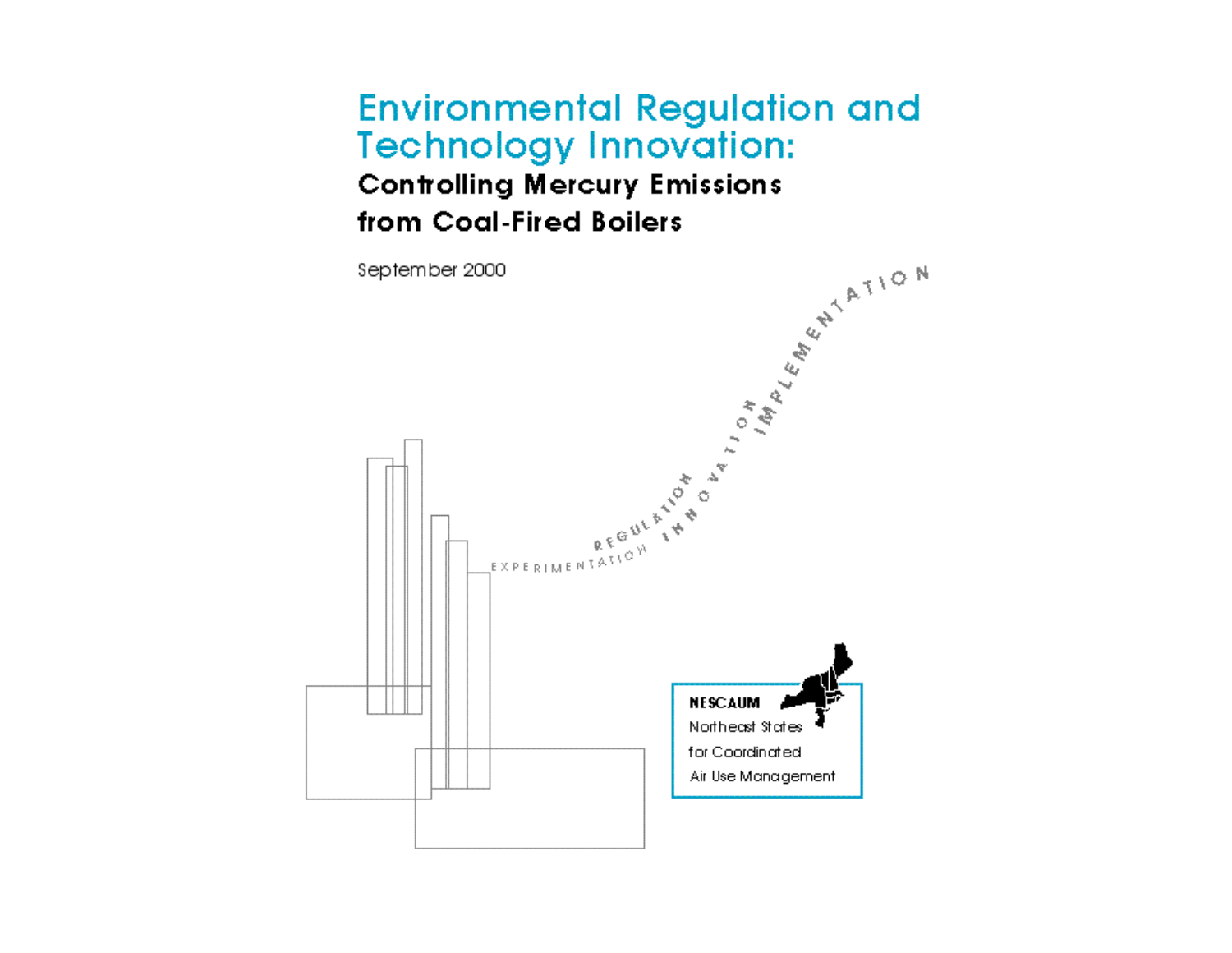## **NESCAUM Report:** *Environmental Regulation & Technology Innovation*

- Evaluated historical relationships over 50 years between environmental regulatory drivers and development, implementation, and innovation in control technologies and strategies
- Three case studies: SO2 from power plants; NOx from power plants; & Automobiles **Coordinated Ai** (controls/fuels/engines) Manageme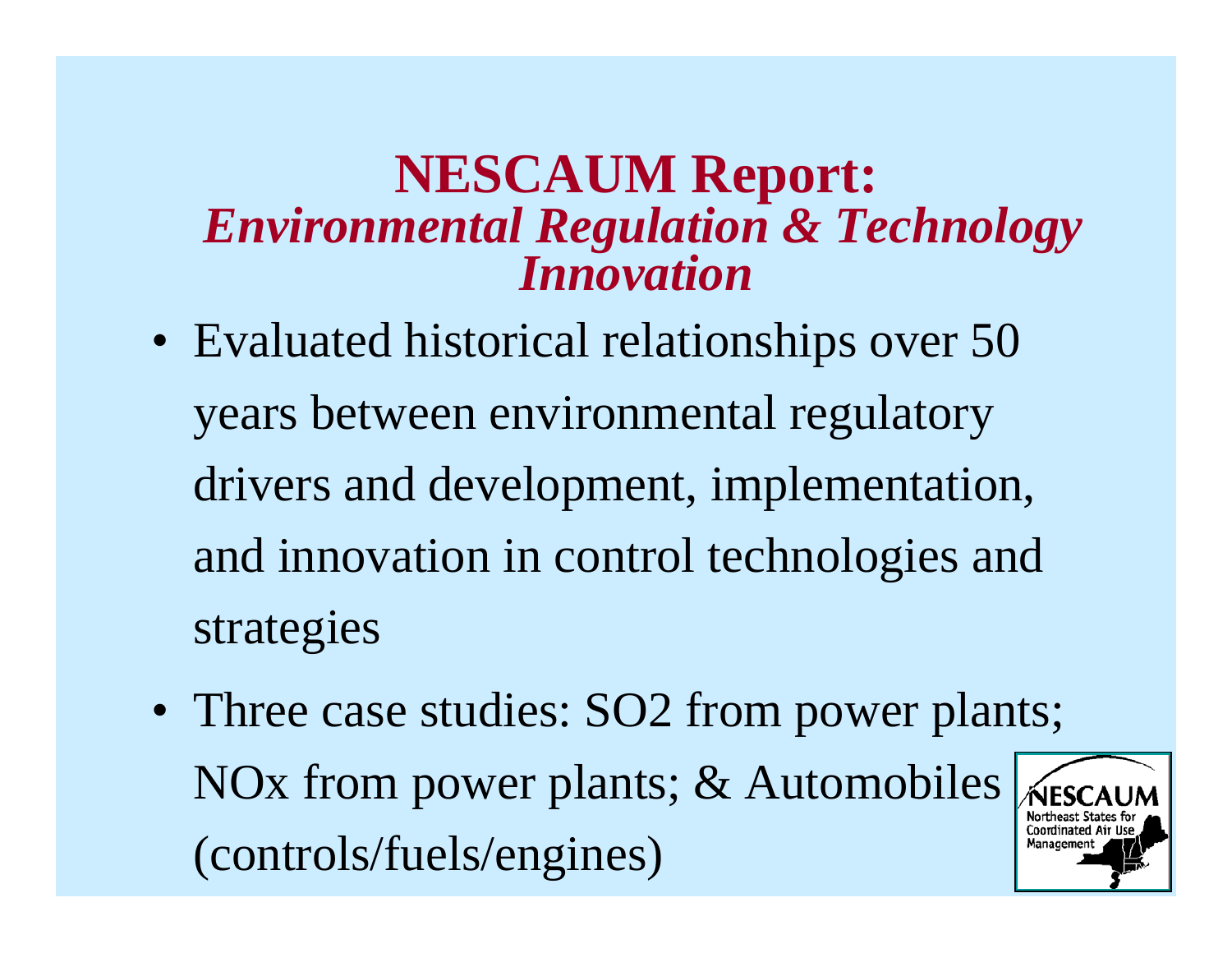# NESCAUM Report: Key Findings

- "Where strong regulatory drivers exist, substantial technological improvements & steady reductions in control costs follow."
- "Dynamic occurs even when control options" were limited or untested at the time regulations were introduced."

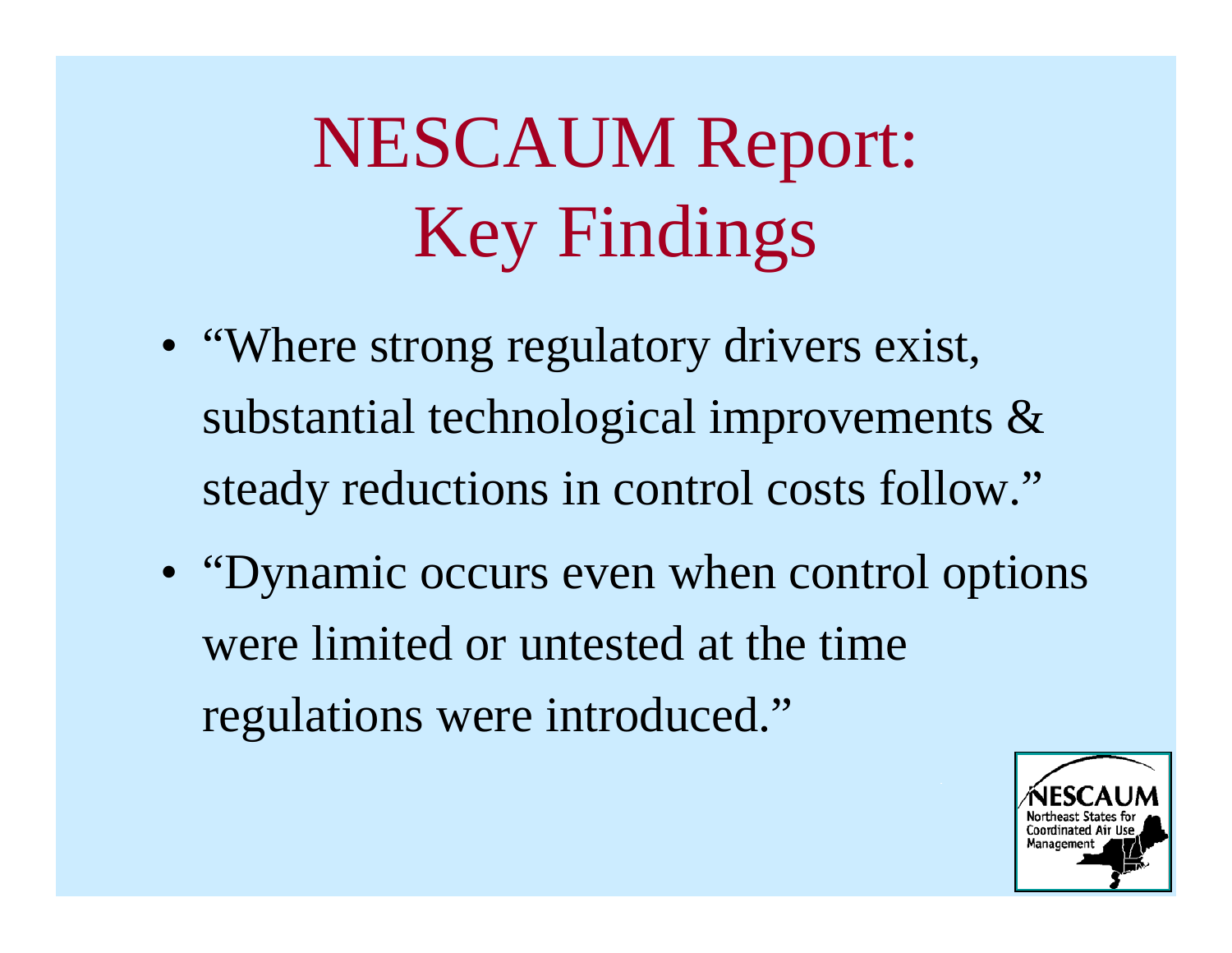### Acid Rain/SO 2

- First SO2 scrubber was installed at a power plant in London in 1930s
- First US installation in 1968
- Initially high capital & operational costs
- Weak environmental driver: 1990 CAAA; only 50% reduction required; 90 to 95% very doable and extremely cost-effective
- As of 2001, only 180 scrubbers for about 1,100 boilers (only 30 scrubbers after the 1990 CAAA !)

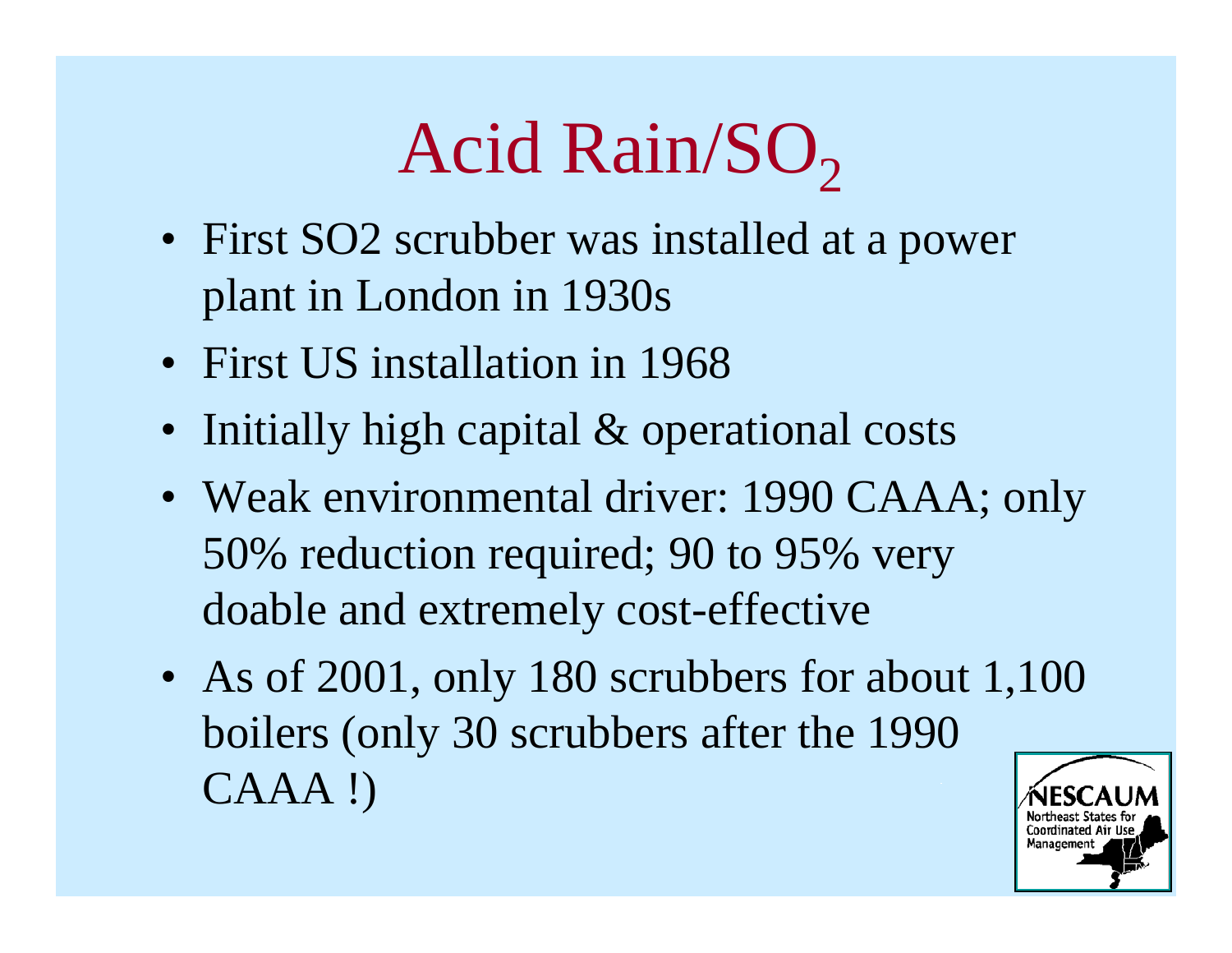## **Coal Capacity ( in MW) Equipped with Scrubbers (only 1/3 of the US coal-based MW capacity !)**

| <b>Technology</b> | <b>United States</b> | Abroad  | World   |
|-------------------|----------------------|---------|---------|
| Wet               | 82,092               | 114,800 | 196,892 |
| Dry               | 14,081               | 10,654  | 24,735  |
| Regenerable       | 2,798                | 2,394   | 5,192   |
| <b>Total FGD</b>  | 98,971               | 127,848 | 226,819 |

*Source: ORD, EPA*

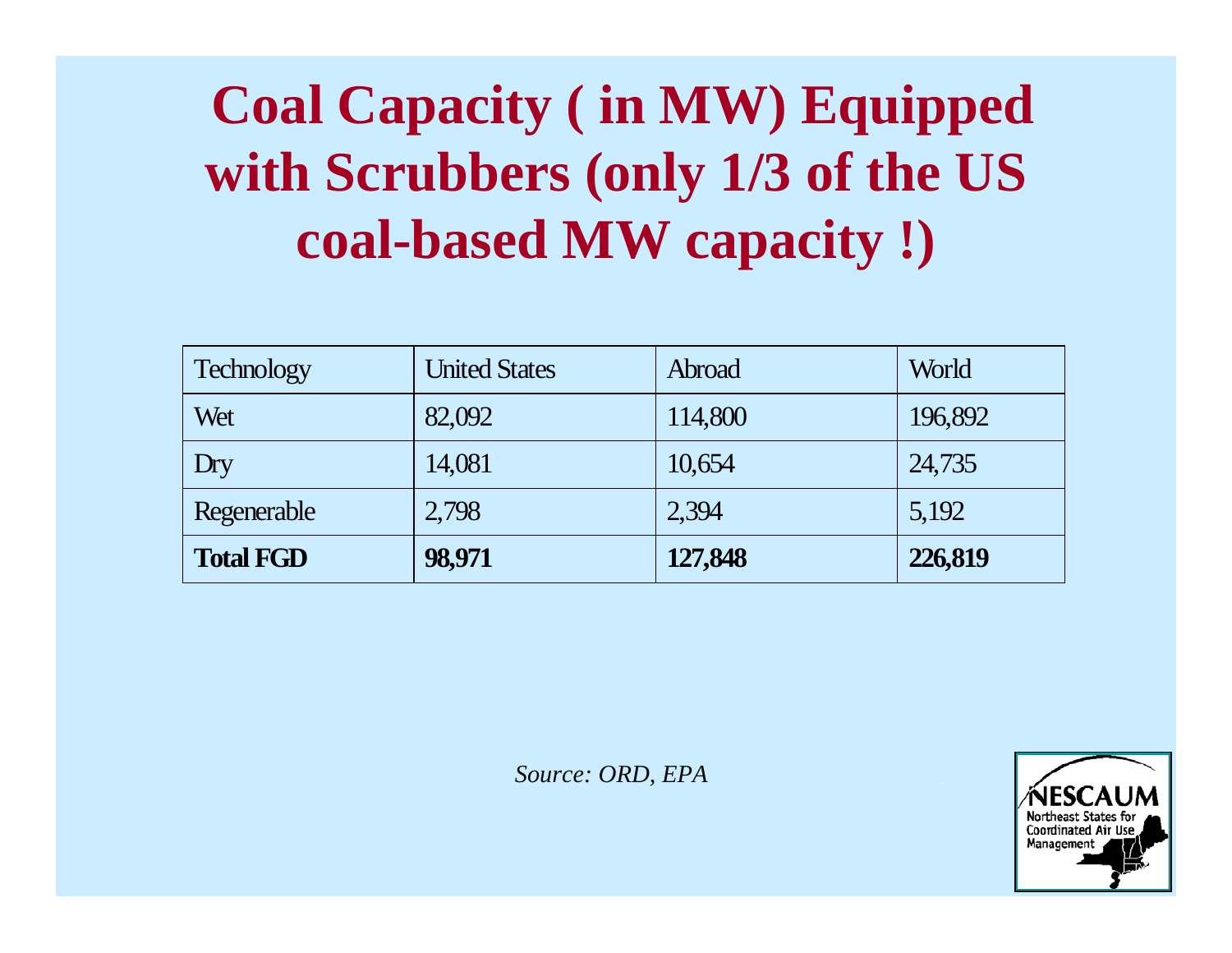#### **History (1989 - 1997) of Cost Projections: Federal Acid Rain Program (Phase II)**



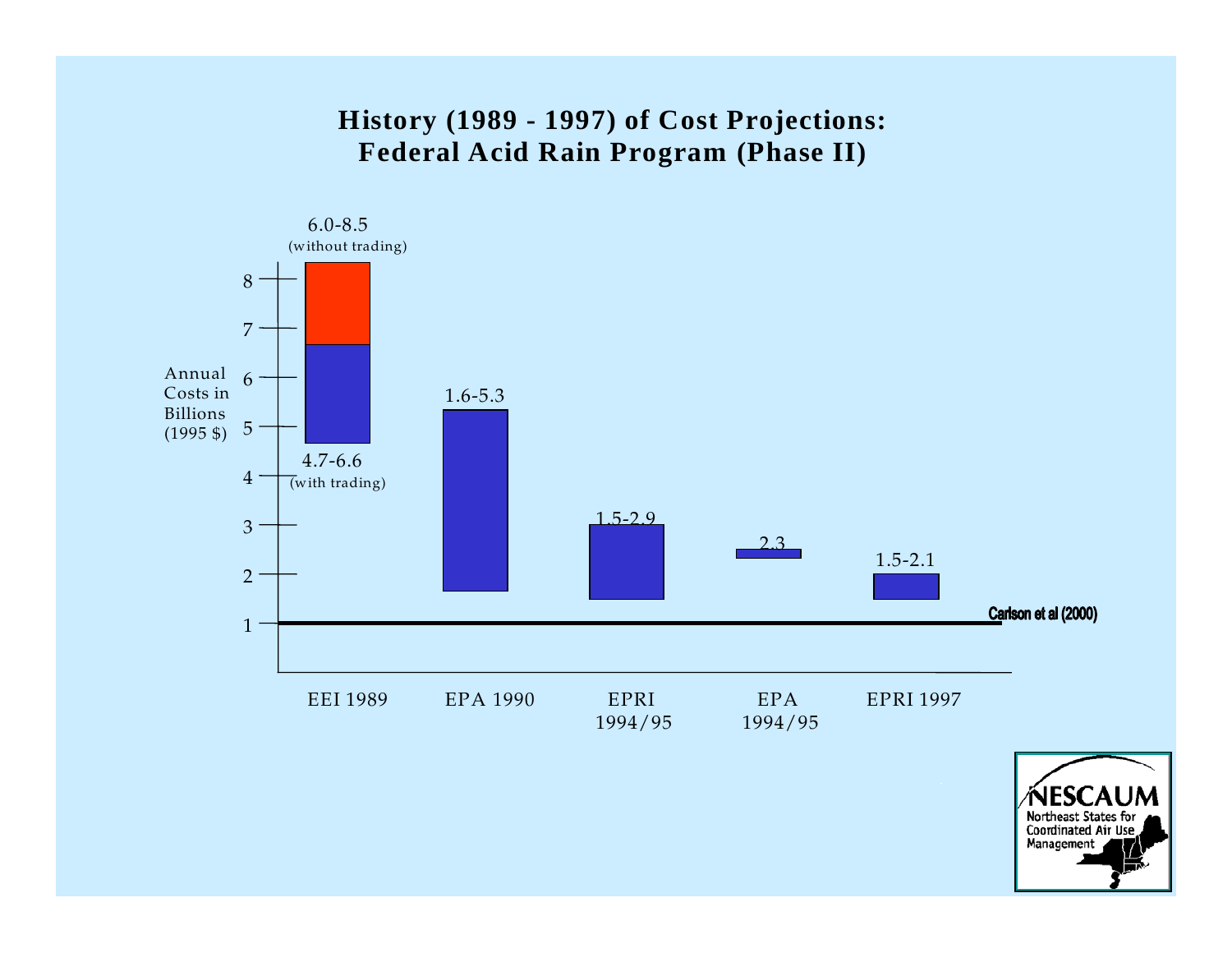# **History of Improving FGD Performance**

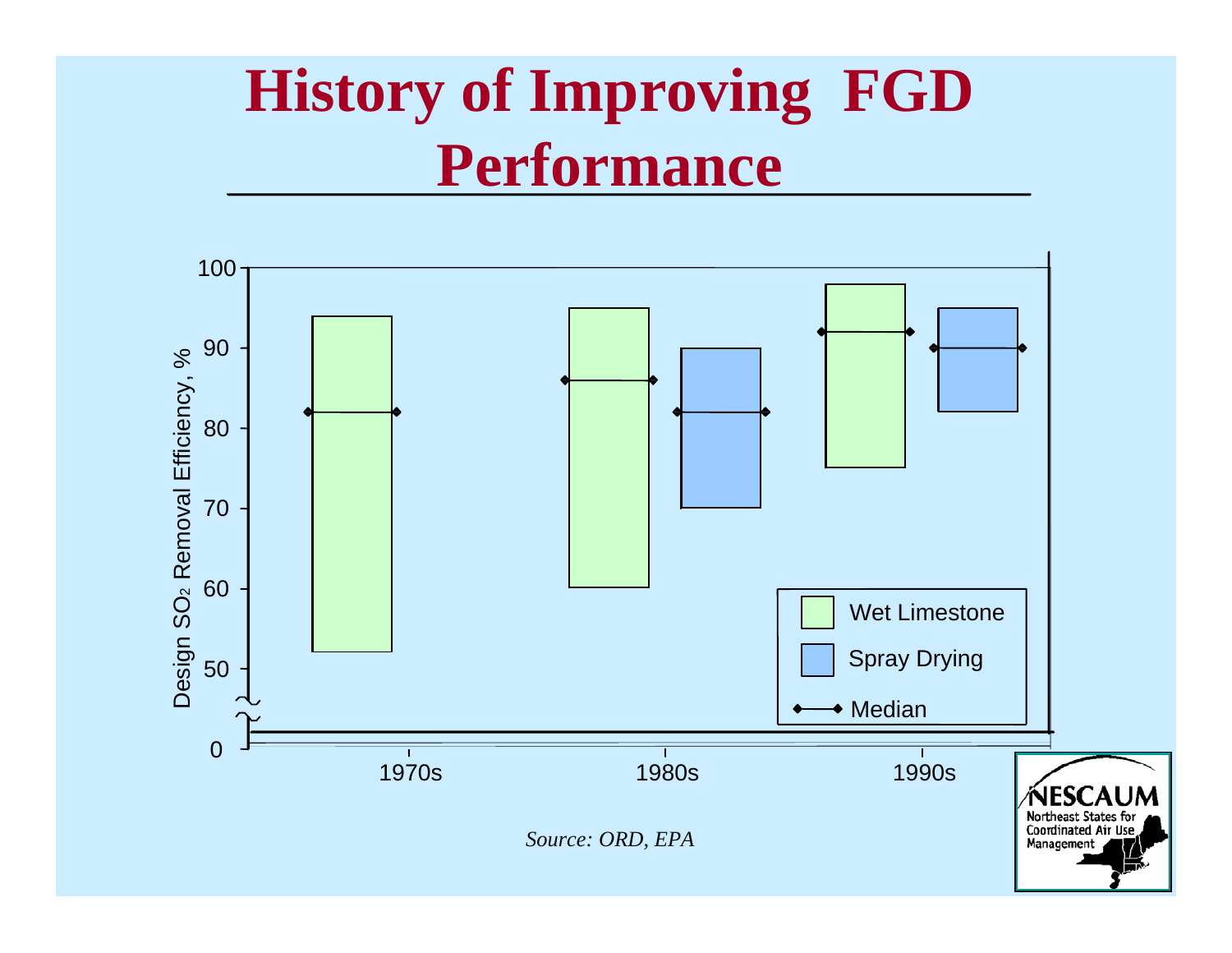



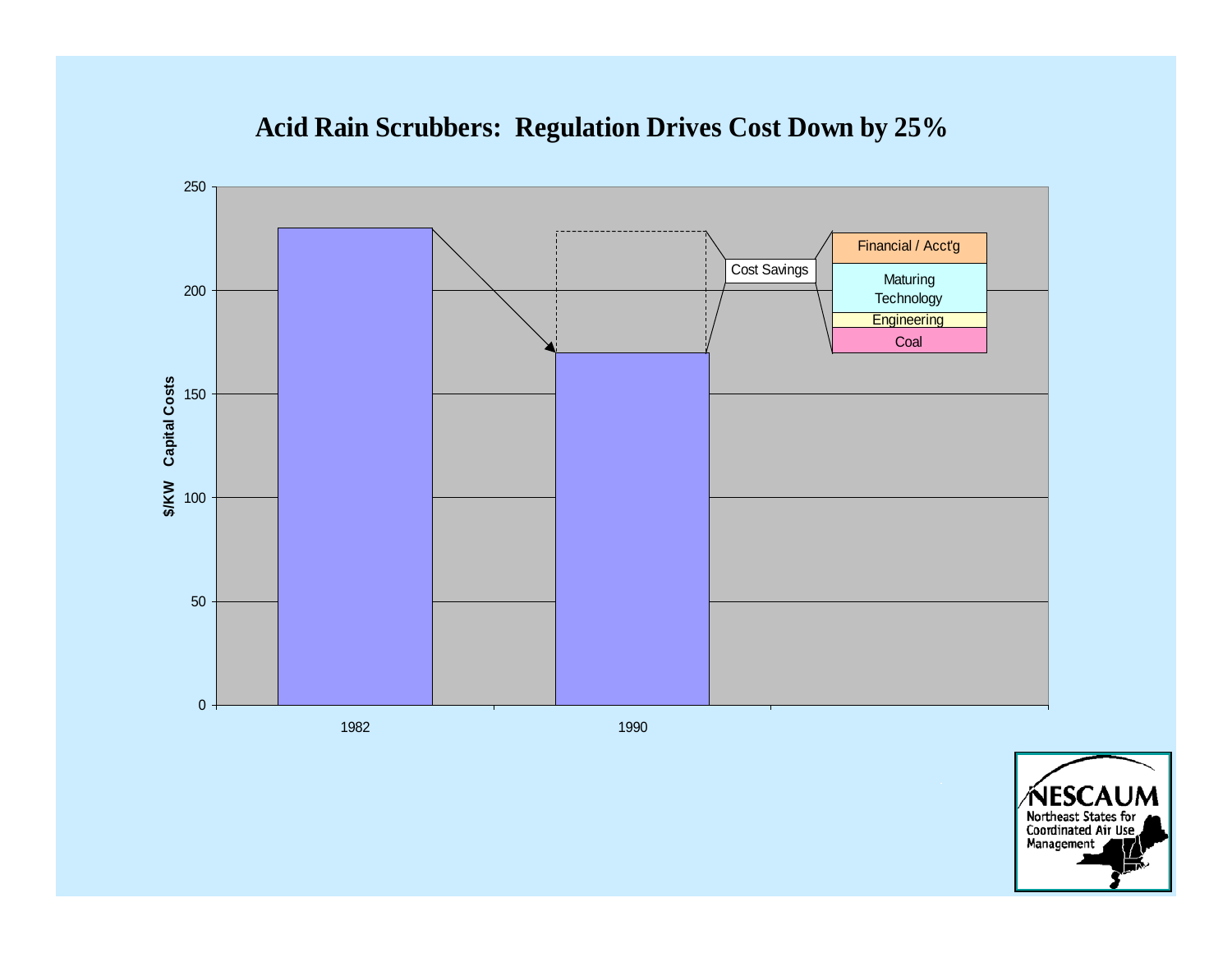## NOx From Power Plants

- Technologies in use outside US (Germany and Japan) in late seventies and mid eighties
- Resistance in US (concern about costs and "NOx disbenefits")
- Weak regulatory drivers prior to 1990 CAAA

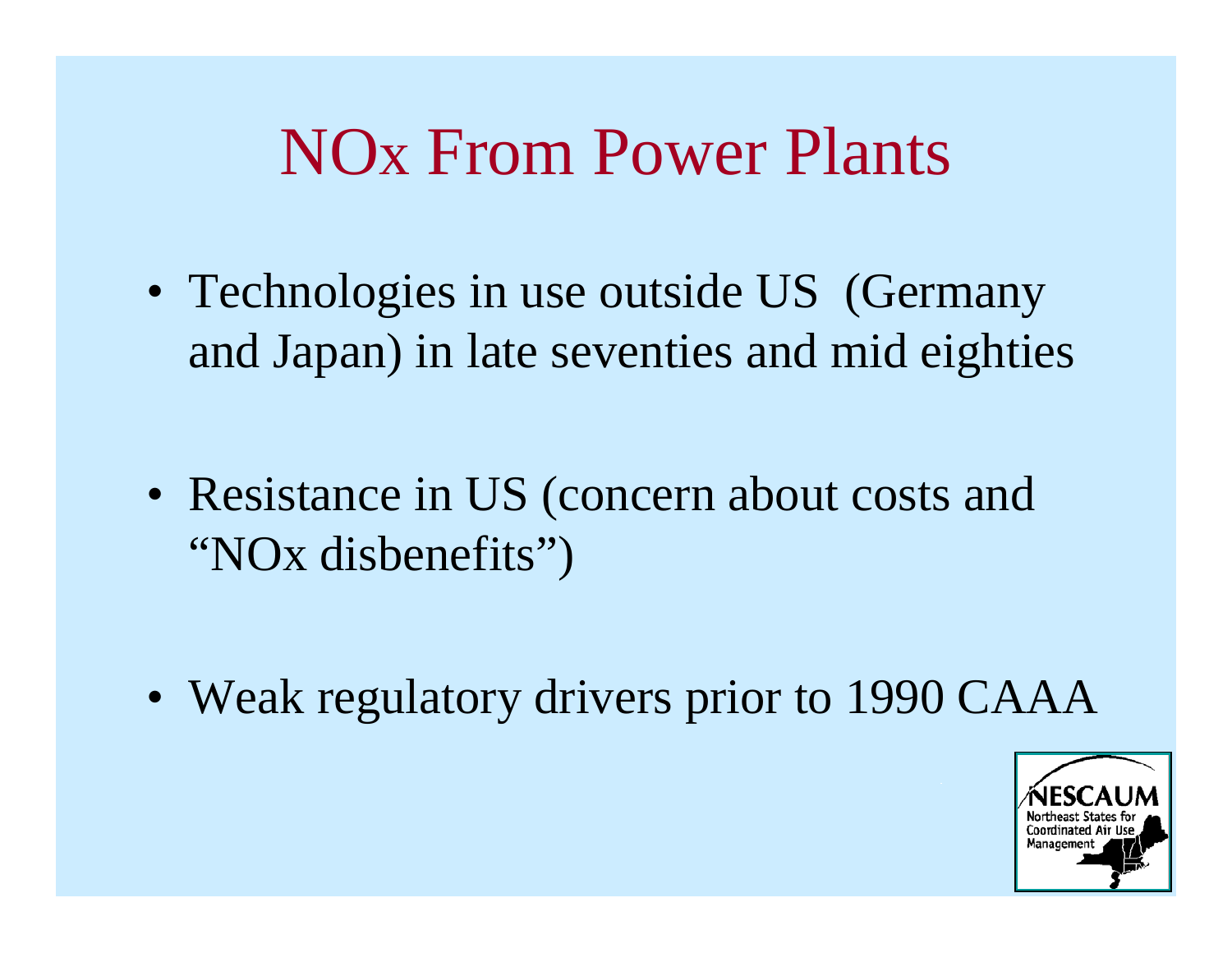#### **The Relationship Between Regulations and Implementation of NO<sub>x</sub> Control**



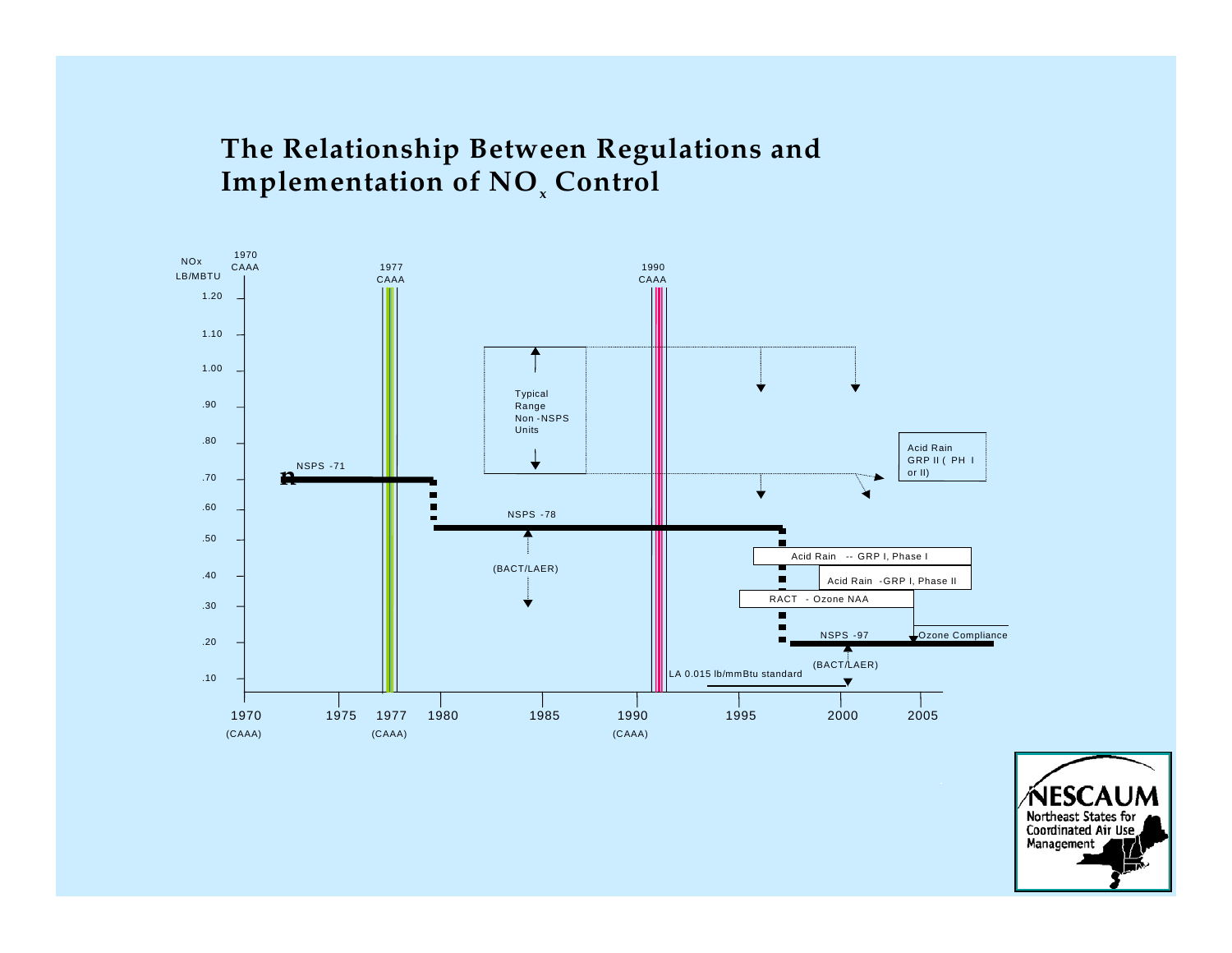# Cost of NOx Controls Selective Catalytic Reduction

| Study            | Capital                       | $\%$      |           | $\%$      |
|------------------|-------------------------------|-----------|-----------|-----------|
|                  | Costs                         | Decrease  | Per Ton   | Decrease  |
|                  | $(\frac{\text{S}}{\text{K}})$ |           |           |           |
| <b>EPRI 1985</b> | $90 - 155$                    |           | $2,800 -$ |           |
|                  |                               |           | 11,290    |           |
| <b>EPRI 1989</b> | 125                           |           | $2,500 -$ | $4 - 55$  |
|                  |                               |           | 5,000     |           |
| NESCAUM          | $50 - 75$                     | $40 - 60$ | $1,000 -$ | $64 - 90$ |
| 1998             |                               |           | 1,100     |           |
|                  |                               |           |           |           |

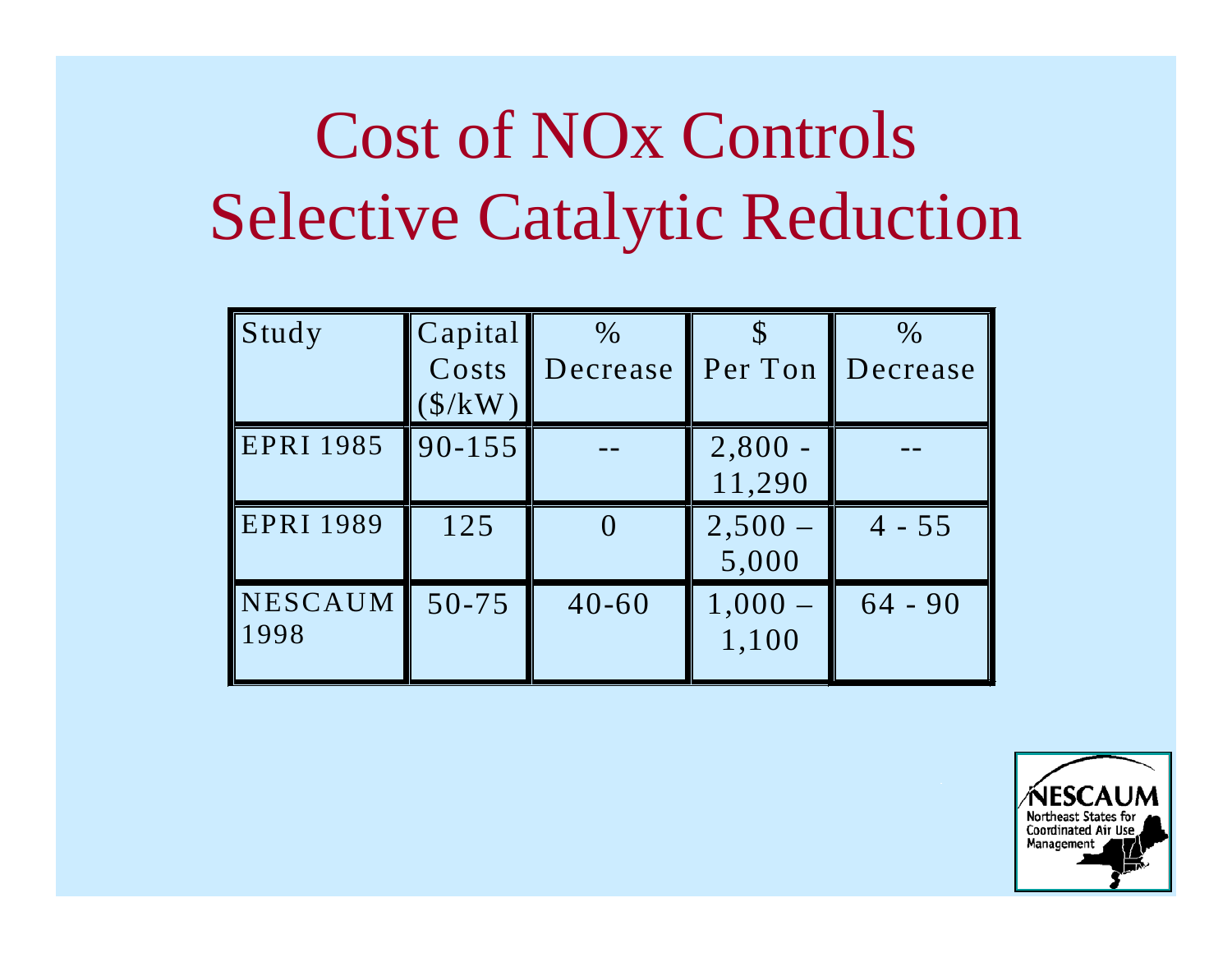Emerging Issue: Control Technologies for Hg, Other HAPs, Primary Fine PM, and Multi-p

Are we ready to learn from the past ?

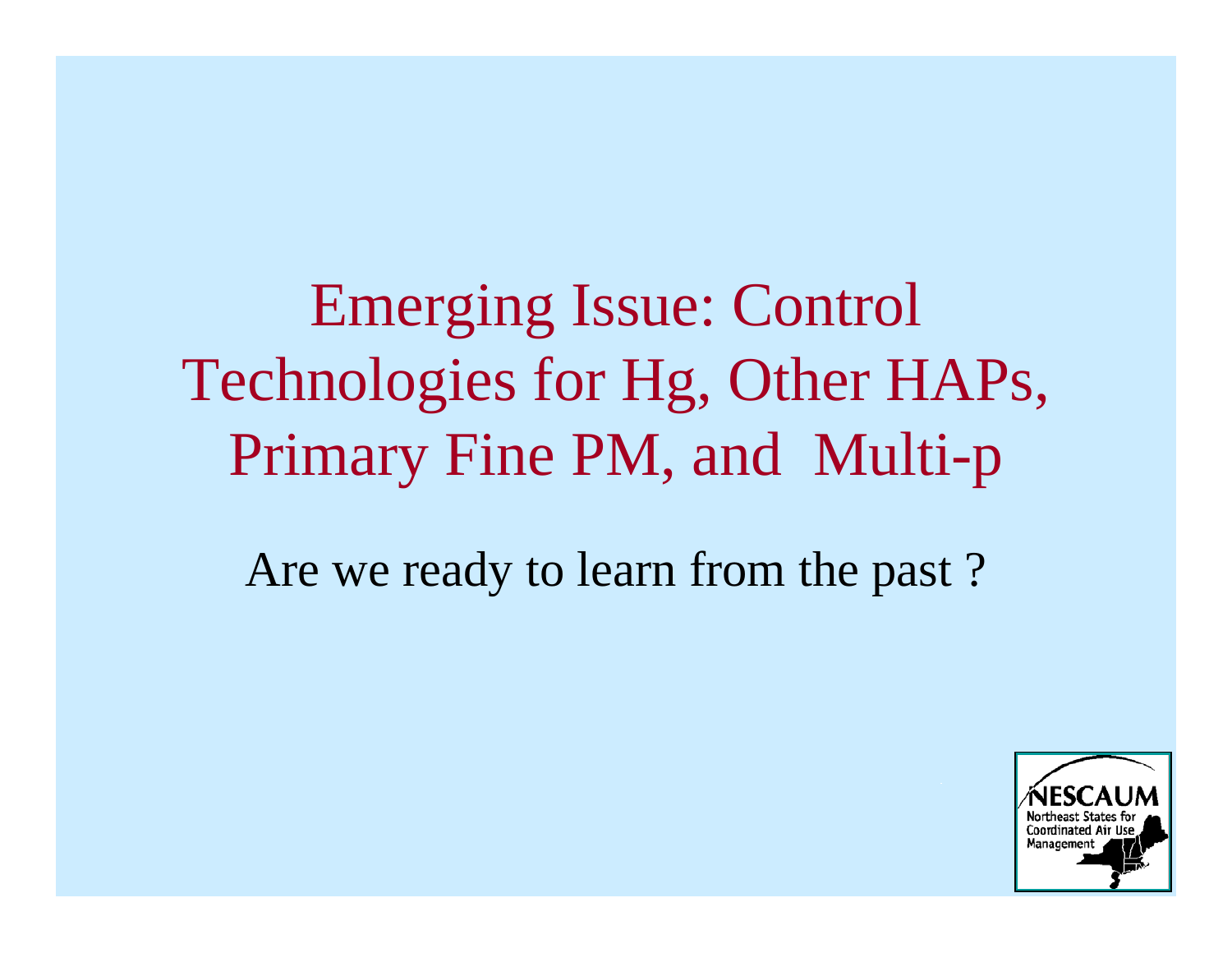**NESCAUM and MARAMA 1998 Status Report on NOx:** Control Technologies and Cost Effectiveness for Utility Boilers

A look back at a "bad" policy call on " ozoneseason only" NO<sub>x</sub> controls

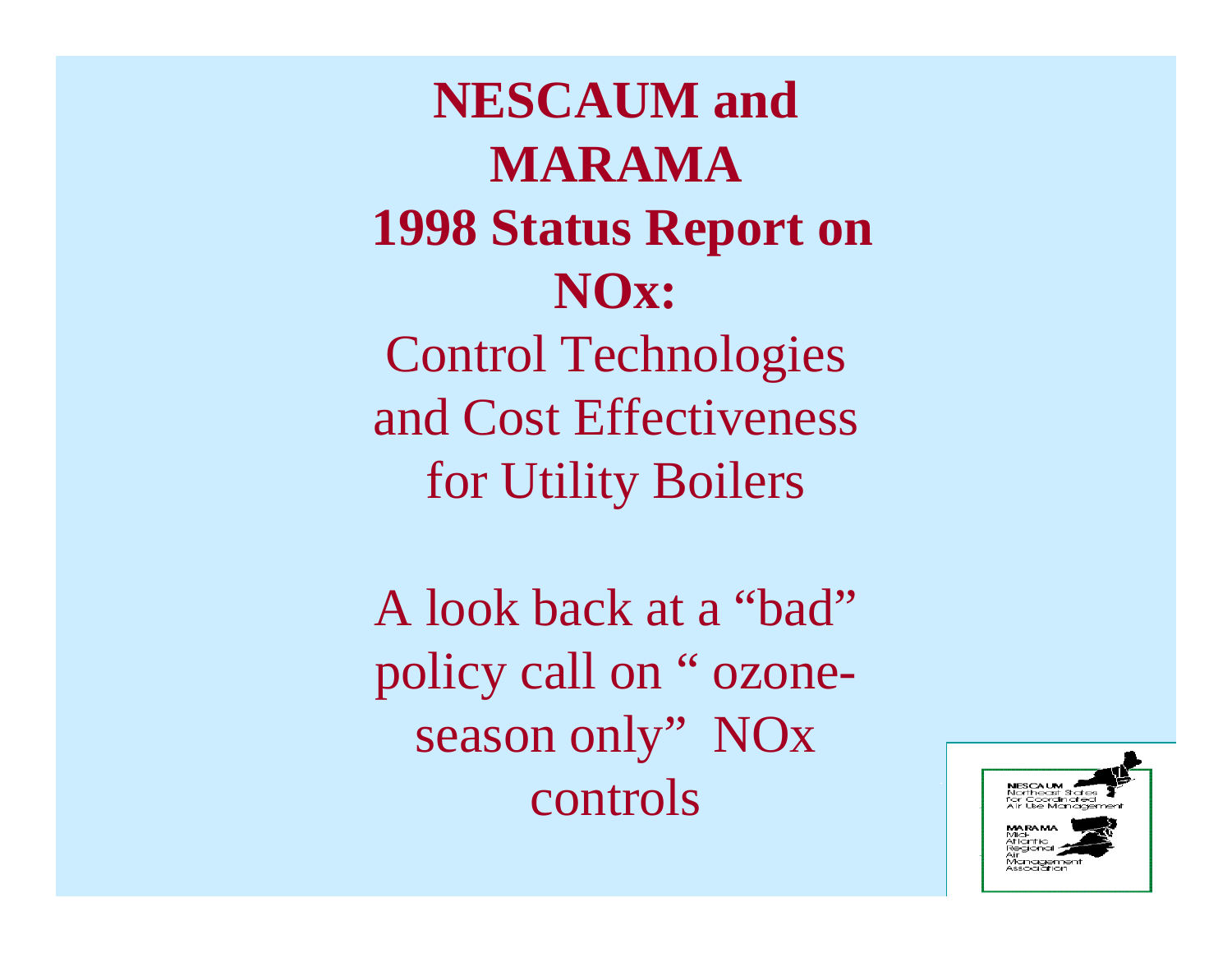# Case Study Locations



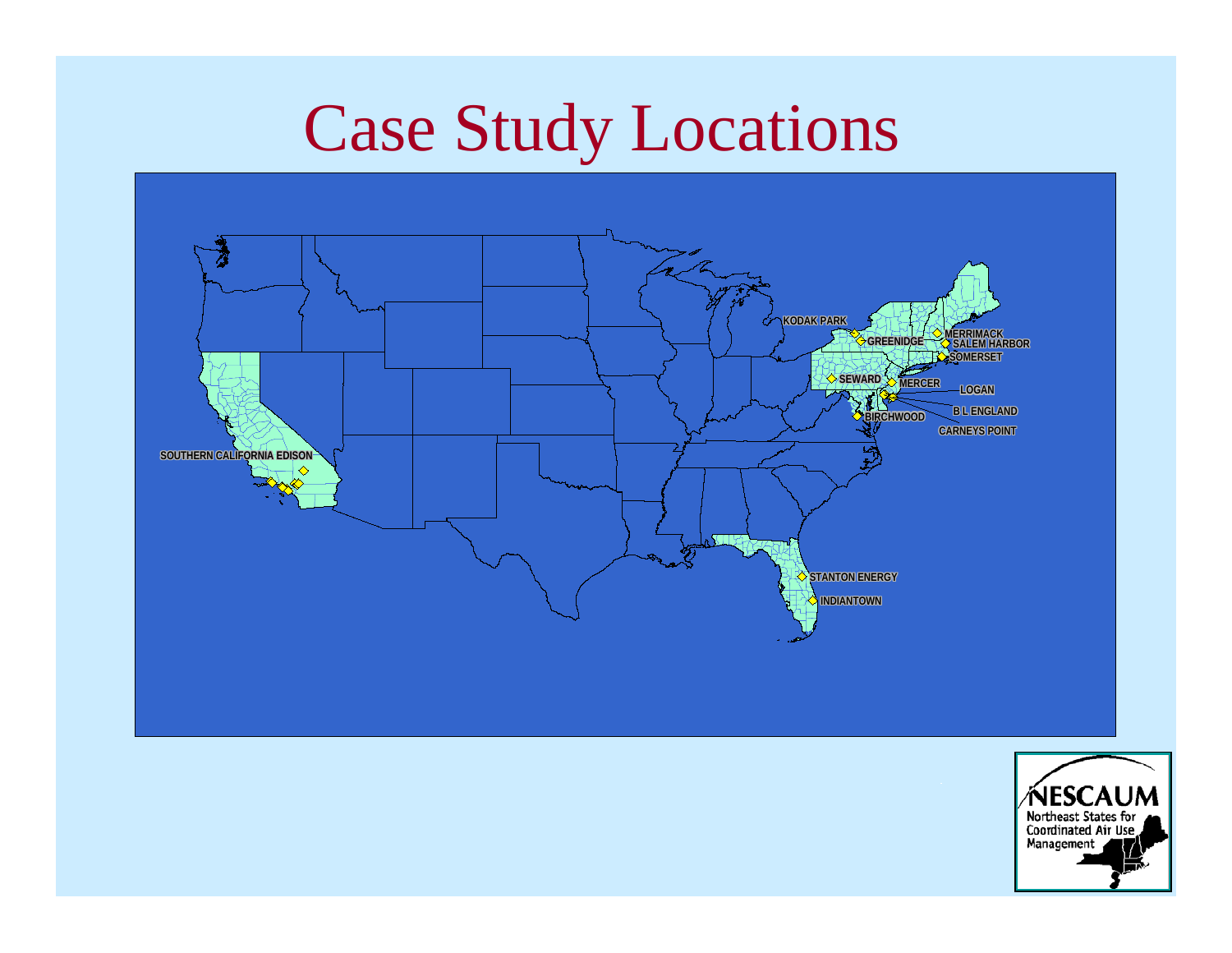## SCR Group 1 Boilers Impact of Seasonal Controls



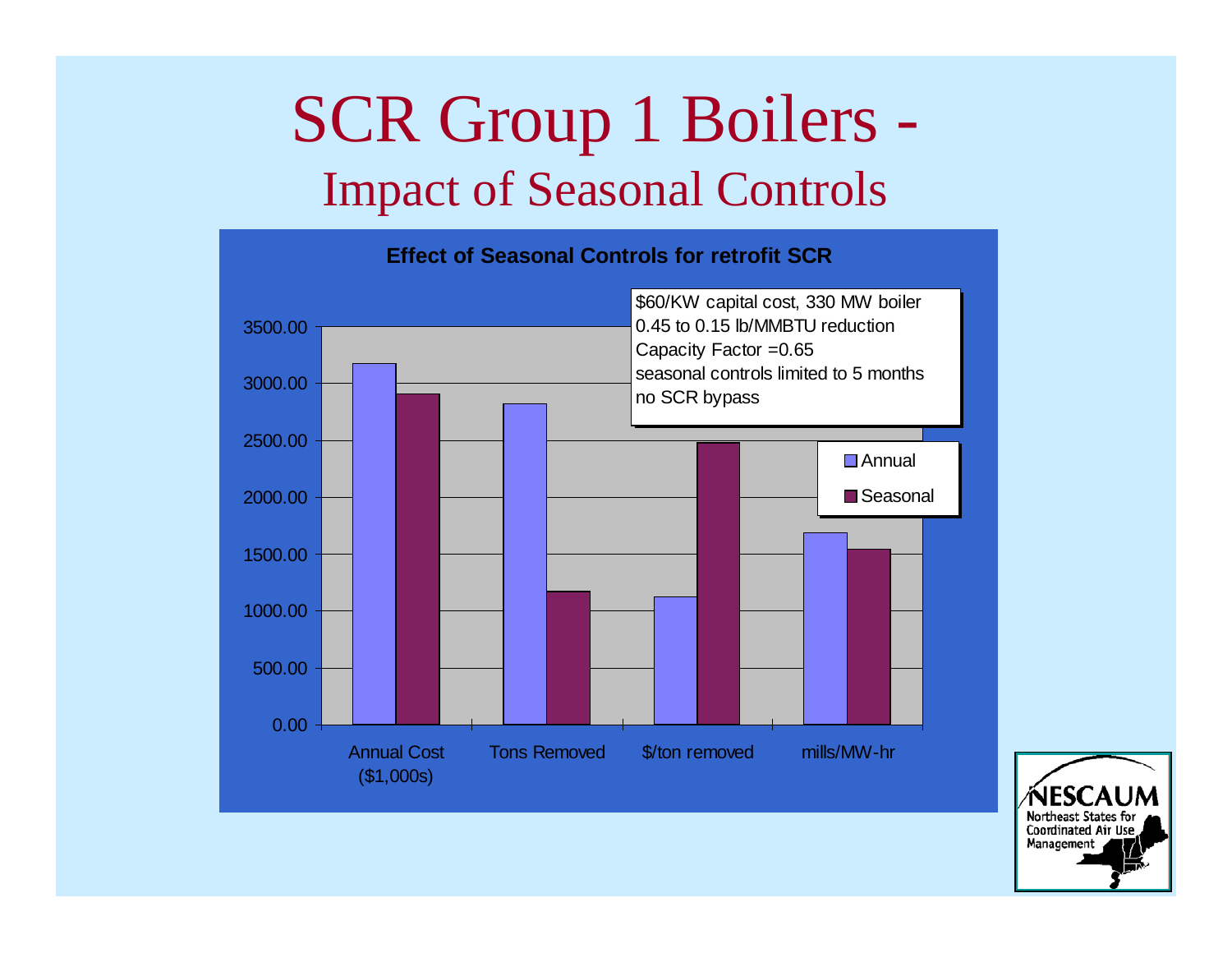# SCR Cost Summary

| <b>Summary of Approximate Retrofit NOx Control Costs - SCR</b> |                          |                 |              |                    |                       |                                       |                         |                    |               |
|----------------------------------------------------------------|--------------------------|-----------------|--------------|--------------------|-----------------------|---------------------------------------|-------------------------|--------------------|---------------|
| <b>Technology</b>                                              | <b>Reduction</b>         |                 | Cap.<br>Cost | Capacity<br>Factor | <b>Annual Control</b> |                                       | <b>Seasonal Control</b> |                    |               |
|                                                                | From:<br><b>lb/MMBTU</b> | To:<br>lb/MMBTU | % Red'n      | $\frac{1}{2}$ /KW  | $\frac{0}{0}$         | $\frac{\sinh(\theta)}{\sinh(\theta)}$ | \$/MWhr                 | \$/ton             | \$/MWhr       |
| <b>SCR</b><br>Coal-Grp 1                                       | 0.45                     | 0.15            | 67%          | 50-70              | 50-80                 | $825 -$<br>1,525                      | $1.25 - 2.30$           | 1,750-<br>3,430    | 1.10-2.15     |
| <b>SCR</b><br>Coal-Grp 1                                       | 0.45                     | 0.07            | 85%          | 70-90              | 50-80                 | $900 -$<br>1,550                      | $1.65 - 2.80$           | 1,890-<br>3,350    | $1.50 - 2.65$ |
| <b>SCR</b><br>Coal-Grp 2                                       | 1.50                     | 0.35            | 75%          | $50-70$            | $50 - 80$             | $390 -$<br>560                        | $2.23 - 3.20$           | $760 -$<br>1,165   | 1.80-2.80     |
| <b>SCR</b><br>Coal-Grp 2                                       | 1.50                     | 0.15            | 90%          | 70-90              | $50 - 80$             | $400 -$<br>570                        | $2.70 - 3.85$           | 790-<br>1,200      | $2.20 - 3.40$ |
| <b>SCR</b><br>Gas                                              | 0.20                     | 0.03            | 85%          | $\sim$ 35          | $50 - 80*$            | $1,200-$<br>1,500                     | $1.00 - 1.40$           | $2,500-$<br>3,800  | $0.90 - 1.30$ |
| <b>SCR</b><br>Gas                                              | 0.20                     | 0.03            | 85%          | $~1$ - 35          | $10 - 20$             | $2,950-$<br>5,450                     | 2.50-4.64               | $6,700-$<br>12,750 | $2.37 - 4.51$ |

*\* In 1996 only 8 of the 123 oil/gas fired units (~4% of the total capacity) in the OTR had a Capacity Factor (CF) of 50% or more* 

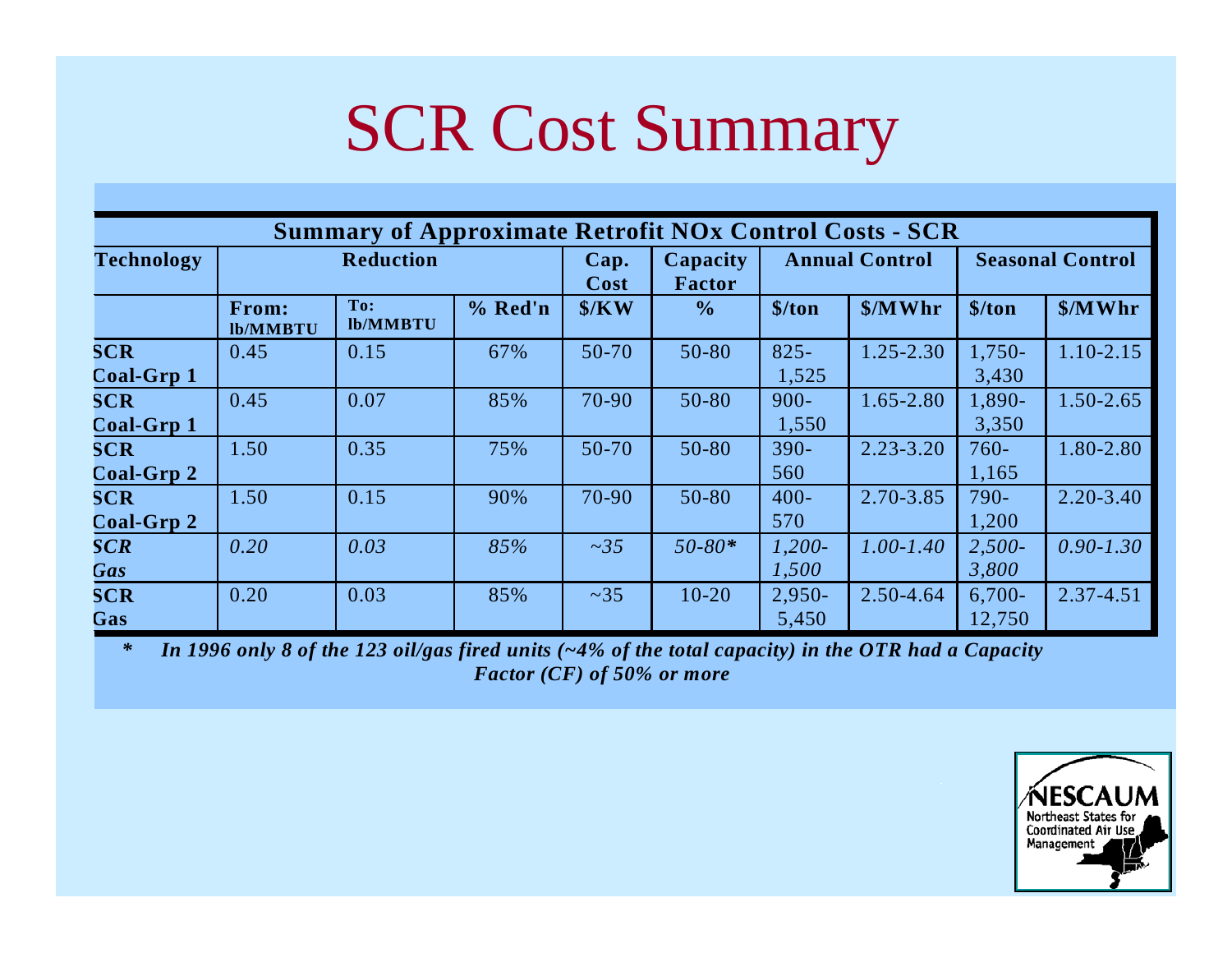# **Seasonal versus Annual Emission Reductions for Nitrogen Oxides**

**Analysis by** *Resources for the Future* **2001**

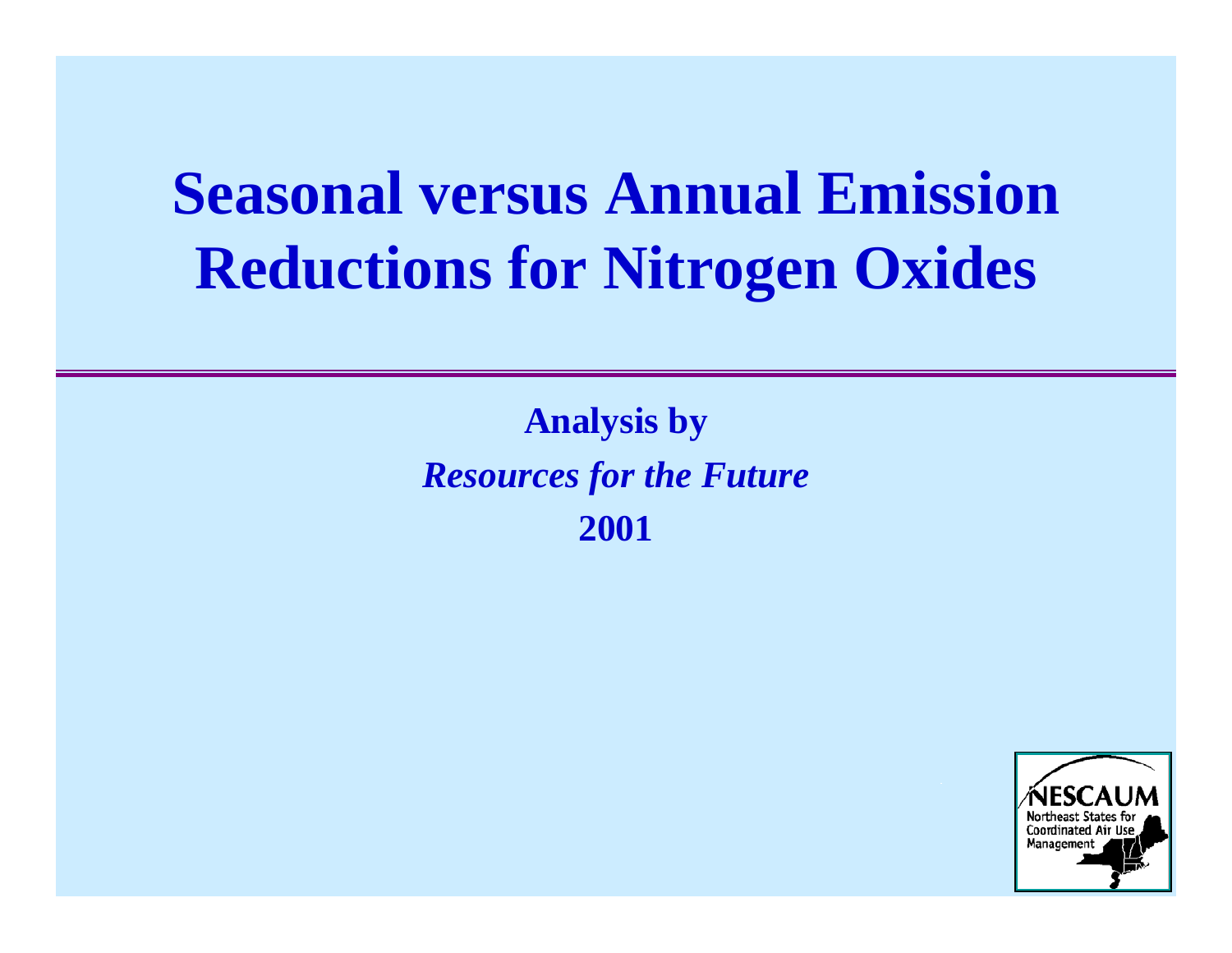## Question asked by RFF

• What is the most cost-effective way to achieve  $\rm NO_{x}$  reductions with existing generating capital, given full set of NO<sub>x</sub> related problems?

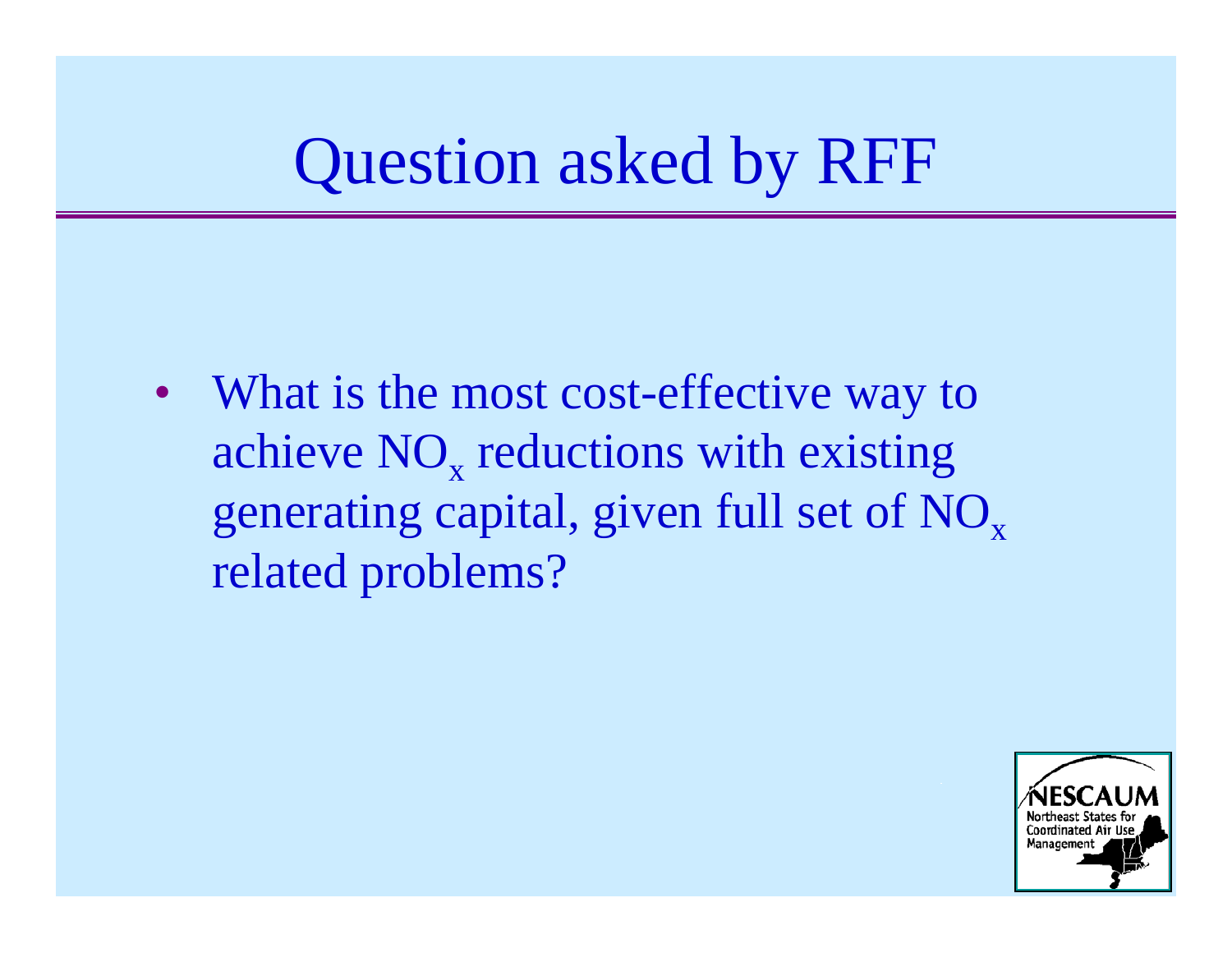# Main Findings of RFF Study

- Annual policy yields \$450 million to \$770 million per year in additional net benefits.
- Finding is robust to omitted benefits.
- Annual policy has small effect on politically sensitive measure of electricity price.

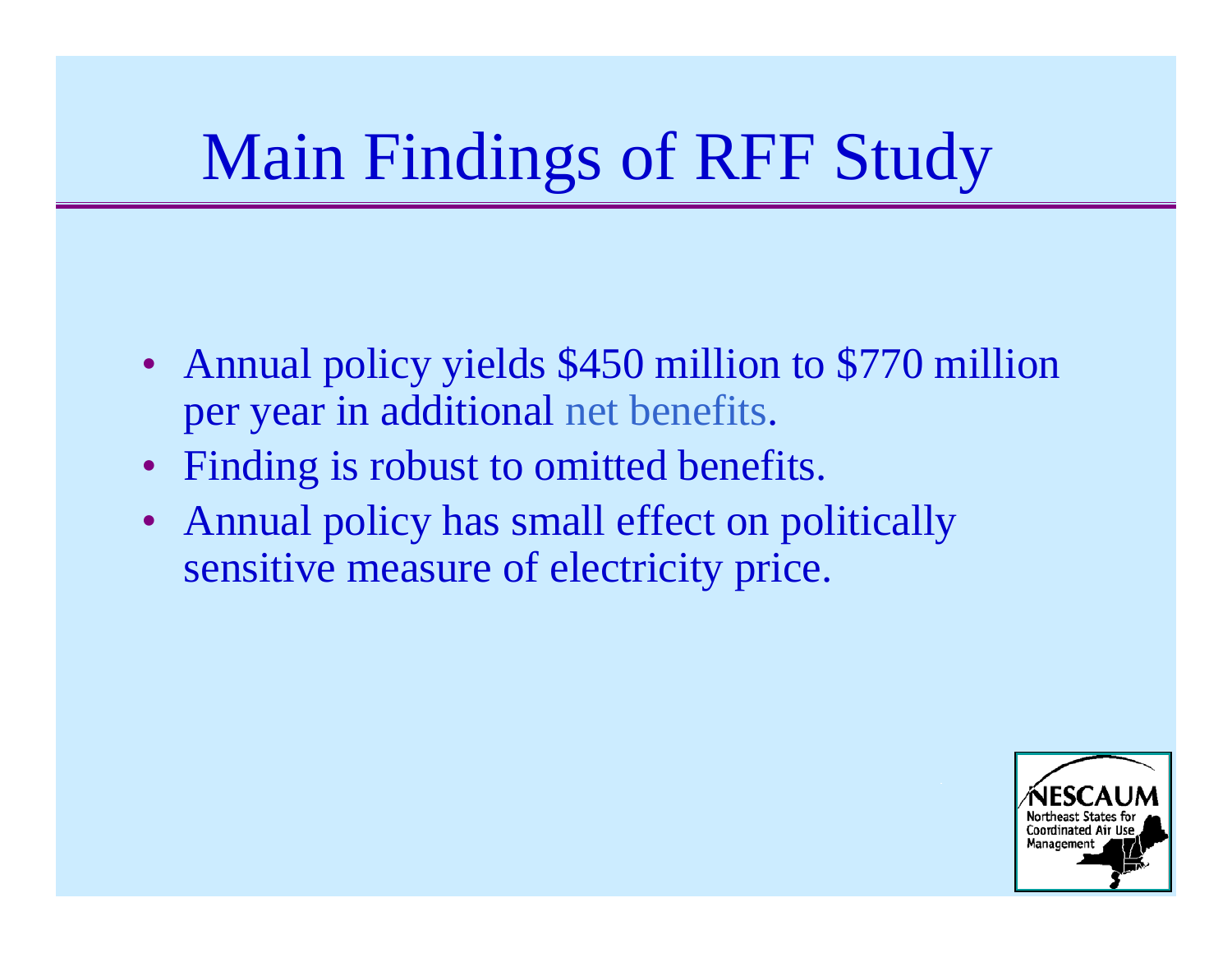# Existing NOx Regulations

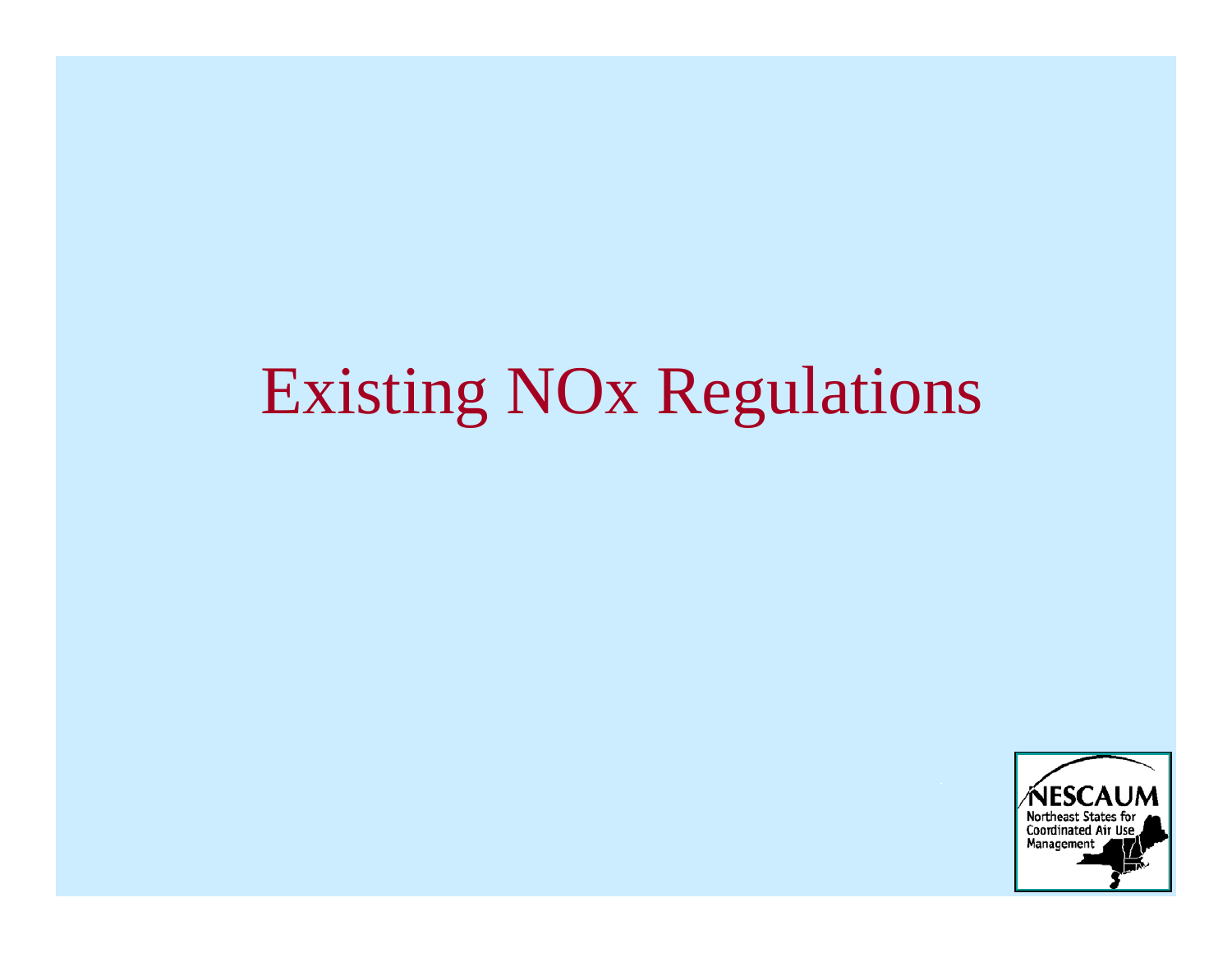# Utility Sources of NOx



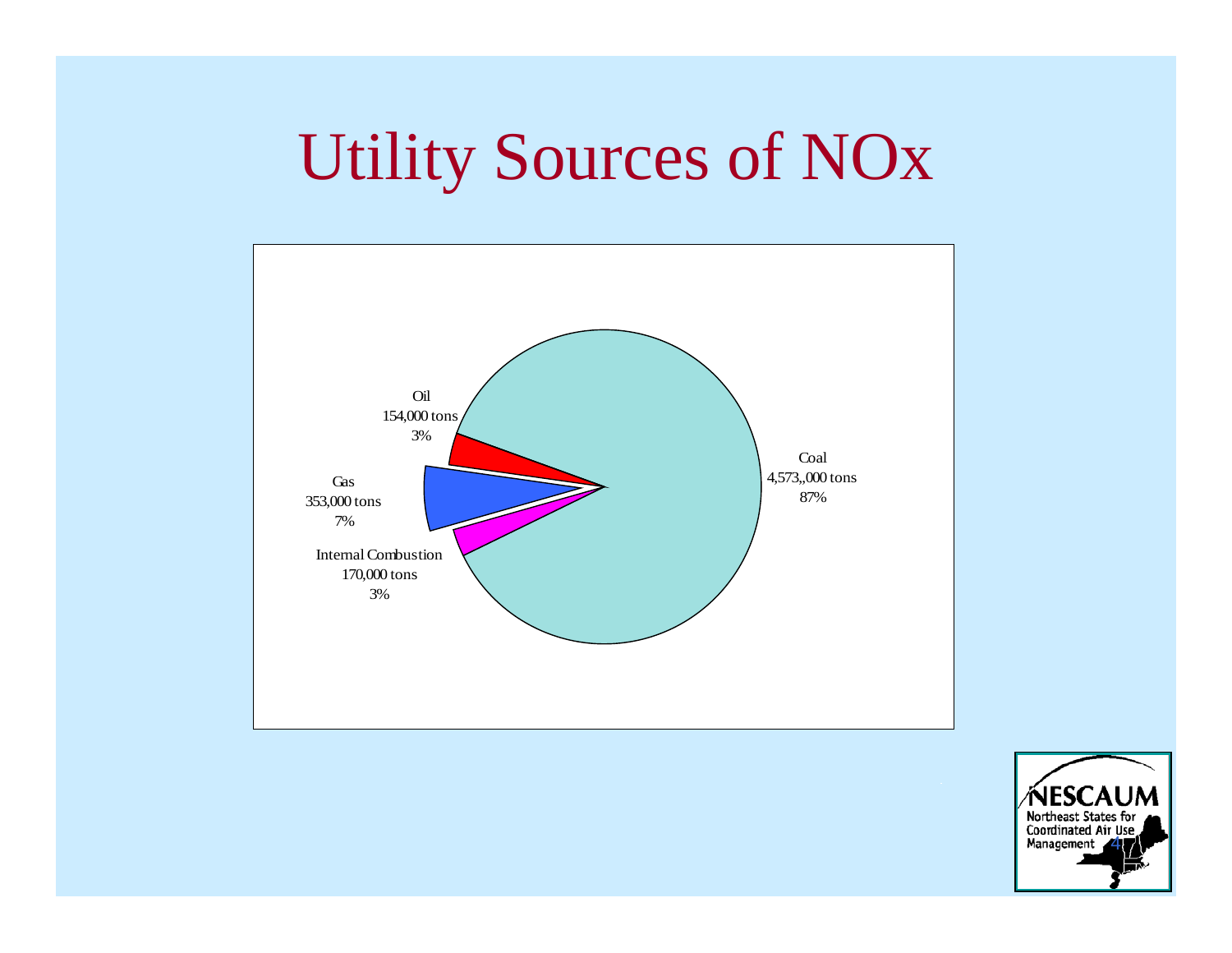## Title IV NOx Program, Phase I

- Affected sources nationwide, starting January 1, 1996
- Emission limits for Group 1 boilers
	- Dry bottom, wall-fired: 0.50 lb/106 Btu
	- Tangentially fired: 0.45 lb/106 Btu
	- $-$  Basis: low  $NO_x$  burners
- NOx reduction: 340,000 tons/yr

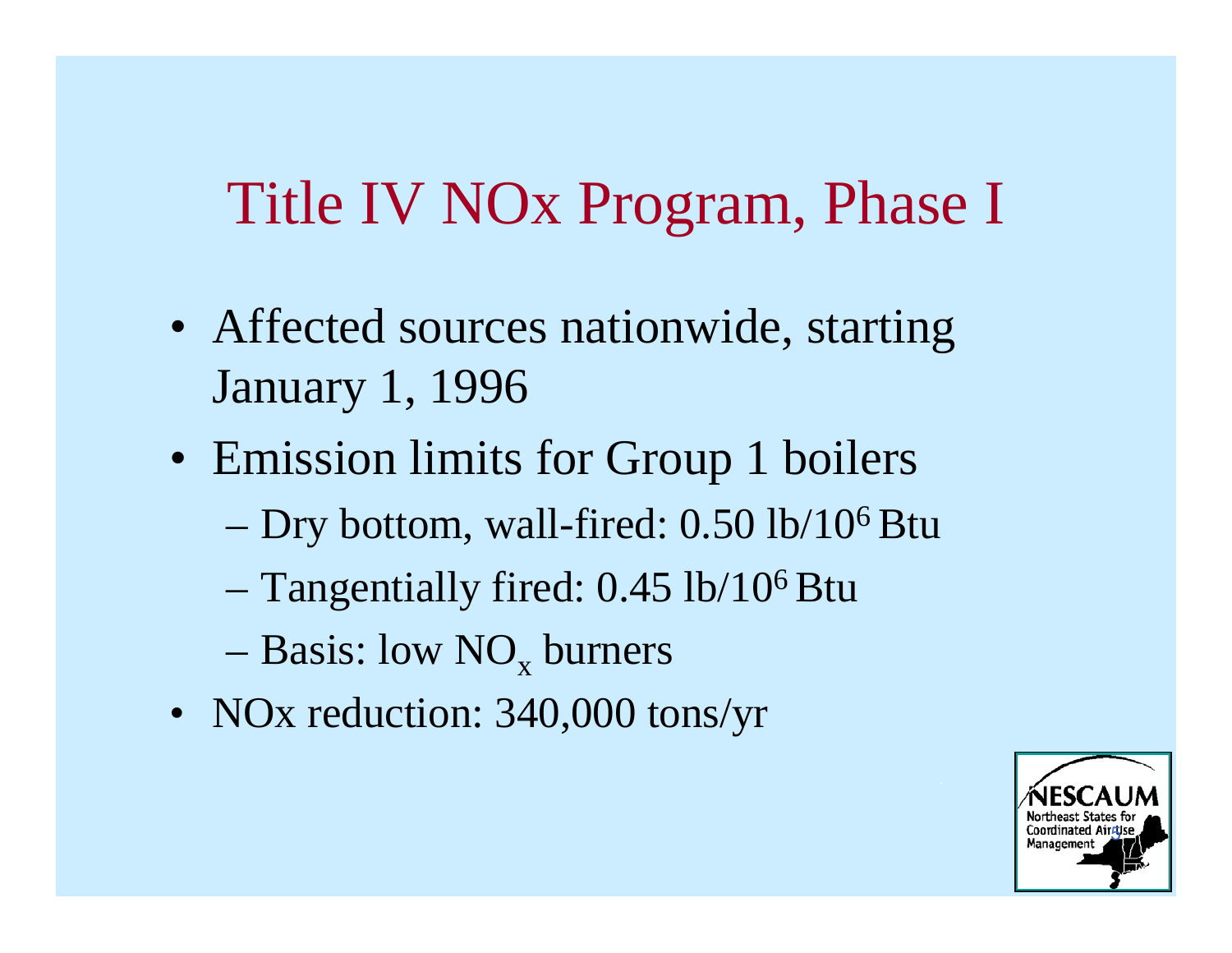## Title IV NOx Program, Phase II

- Affected sources nationwide, starting January 1, 2000
- Revised limits for Group 1 boilers
	- Dry bottom, wall-fired: 0.46 lb/106 Btu
	- $-$  Tangentially fired: 0.40 lb/10<sup>6</sup> Btu
	- $-$  Basis: low NO<sub>x</sub> burners
- Emission limits for Group 2 boilers
	- Cyclone (>155 MWe):  $0.86$  lb/ $10^6$  Btu
	- $-$  Cell burner: 0.68 lb/10<sup>6</sup> Btu
	- Wet bottom  $(>65 \text{ MWe})$ : 0.84 lb/10<sup>6</sup> Btu
	- Vertically fired: 0.80 lb/106 Btu
	- Basis: Comb. Controls, SCR, NGR
- NOx reduction: About 2 million tons/yr

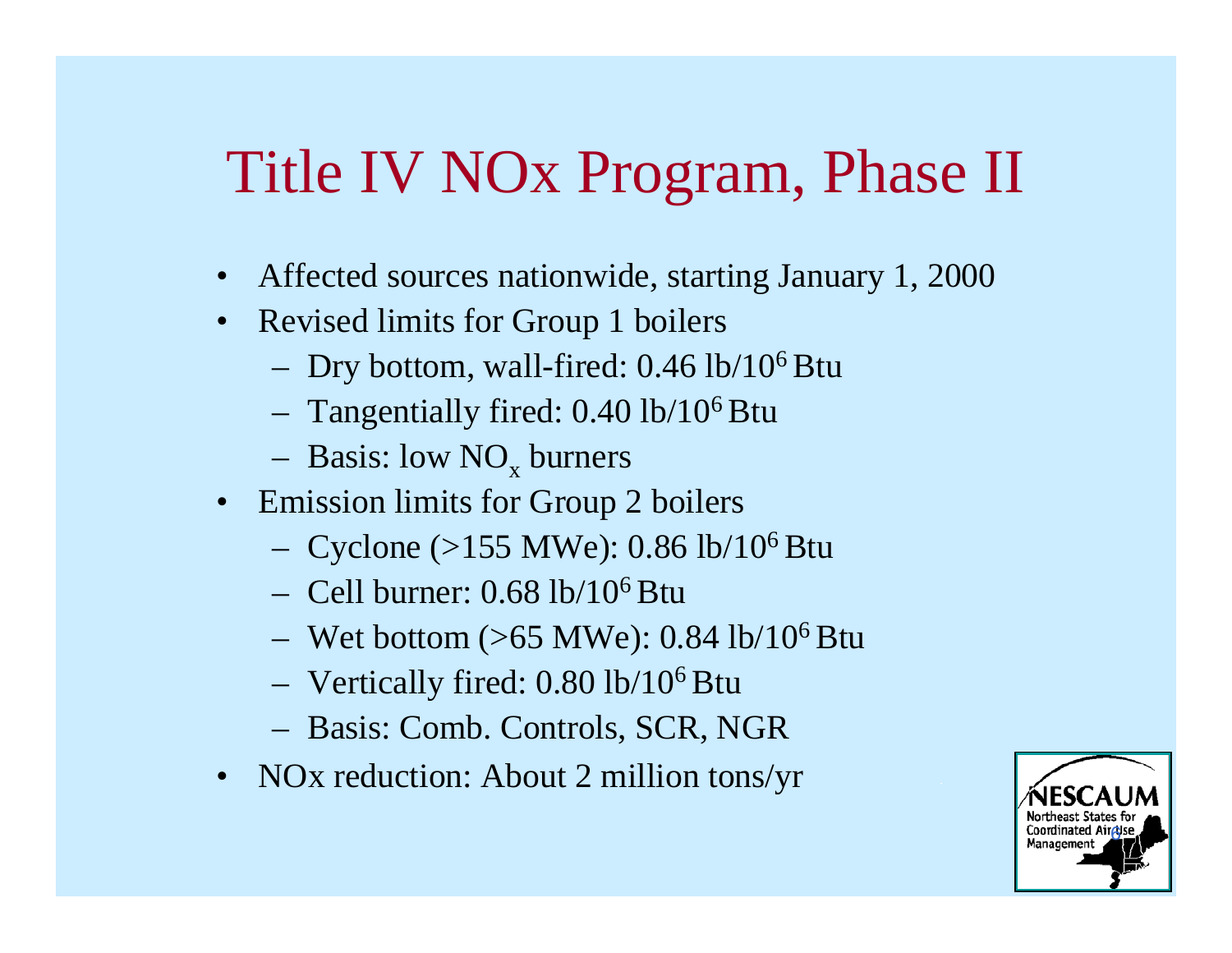# NOx SIP Call

- $\bullet$  $NO_x$  budgets for 19 States  $\&$ DC, starting May 2003-4
- $\bullet$  Assumes reductions primarily from large sources in a cap and trade program
	- EGUs (average rate): 0.15 lb/106 Btu
	- Non-EGU: 60% control level
- $\bullet$ Basis: A variety of  $NO_x$ controls
- $\bullet$  NOx reduction: 1 million tons by 2007



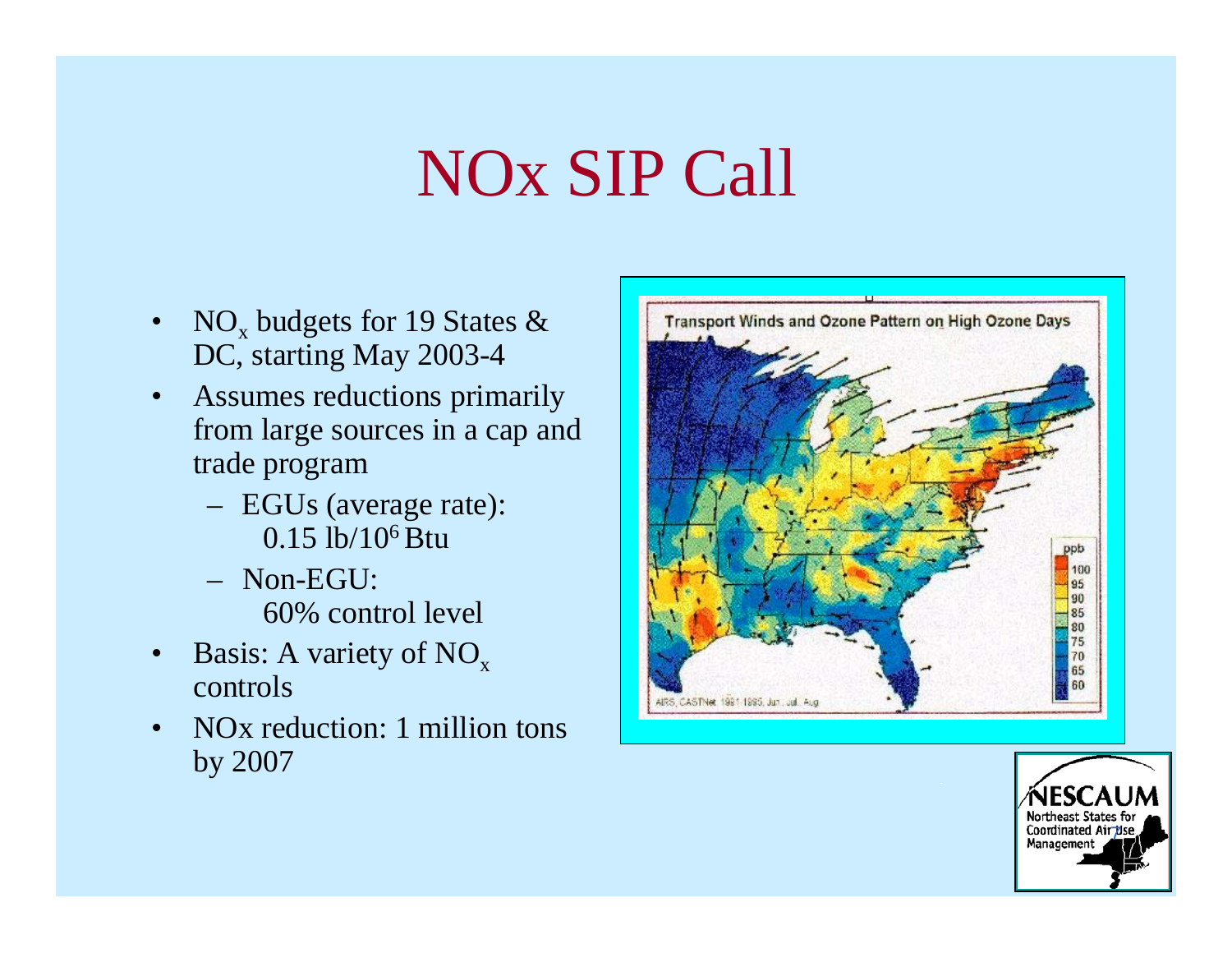## Section 126 Rules

- $\bullet$ •  $NO_x$  budgets for 12 States & DC, starting May 31, 2004
- $\bullet$  Assumes reductions from large boilers/turbines in a cap and trade program
	- EGUs (average rate):  $0.15$  lb/ $10^6$  Btu
	- Non-EGU:60% decrease
- $\bullet$ • Basis: A variety of  $NO_x$ controls
- $\bullet$  Requirements do not apply if area has approved NOx SIP Call rules in place



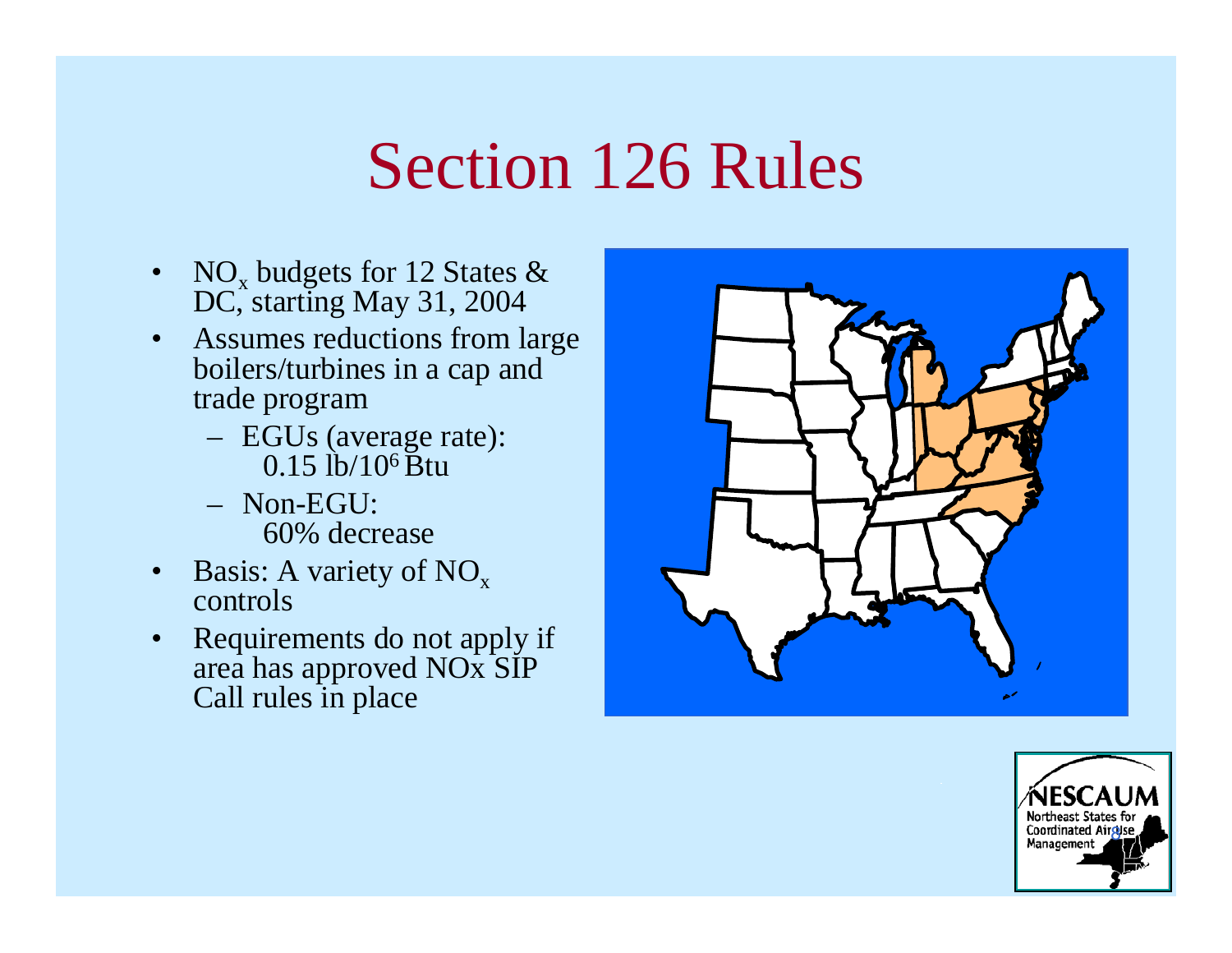# Existing SO2 Regulations

- **Title IV of the Clean Air Act Amendments of 1990 required SO <sup>2</sup>reductions to address acid rain (deposition)**
- **SO2 reduction via a cap-and-trade program** 
	- **Phase I, 1995-2000: 445 units,**
	- **Phase II, 2000- : >2000 units,**

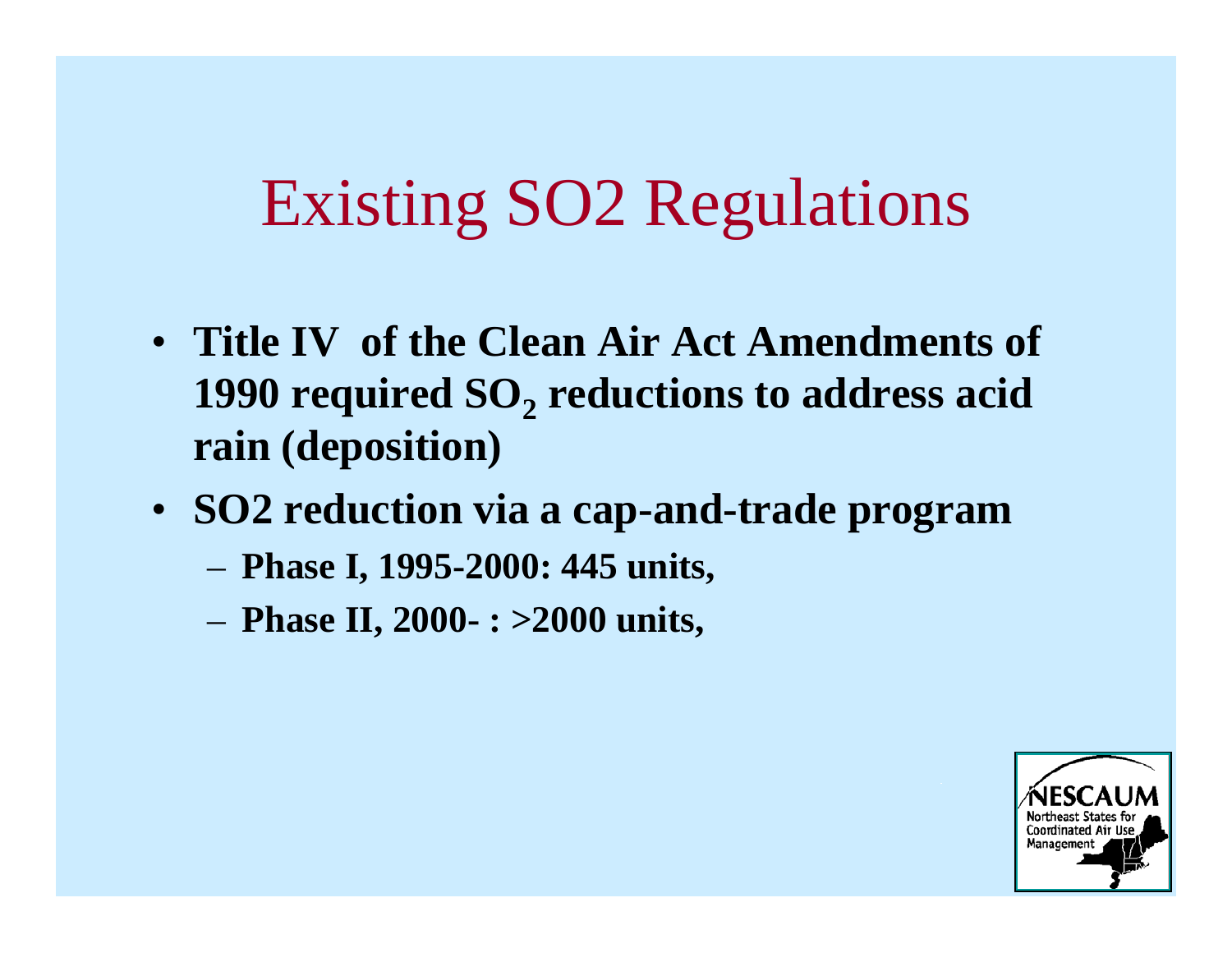# Sources of SO2



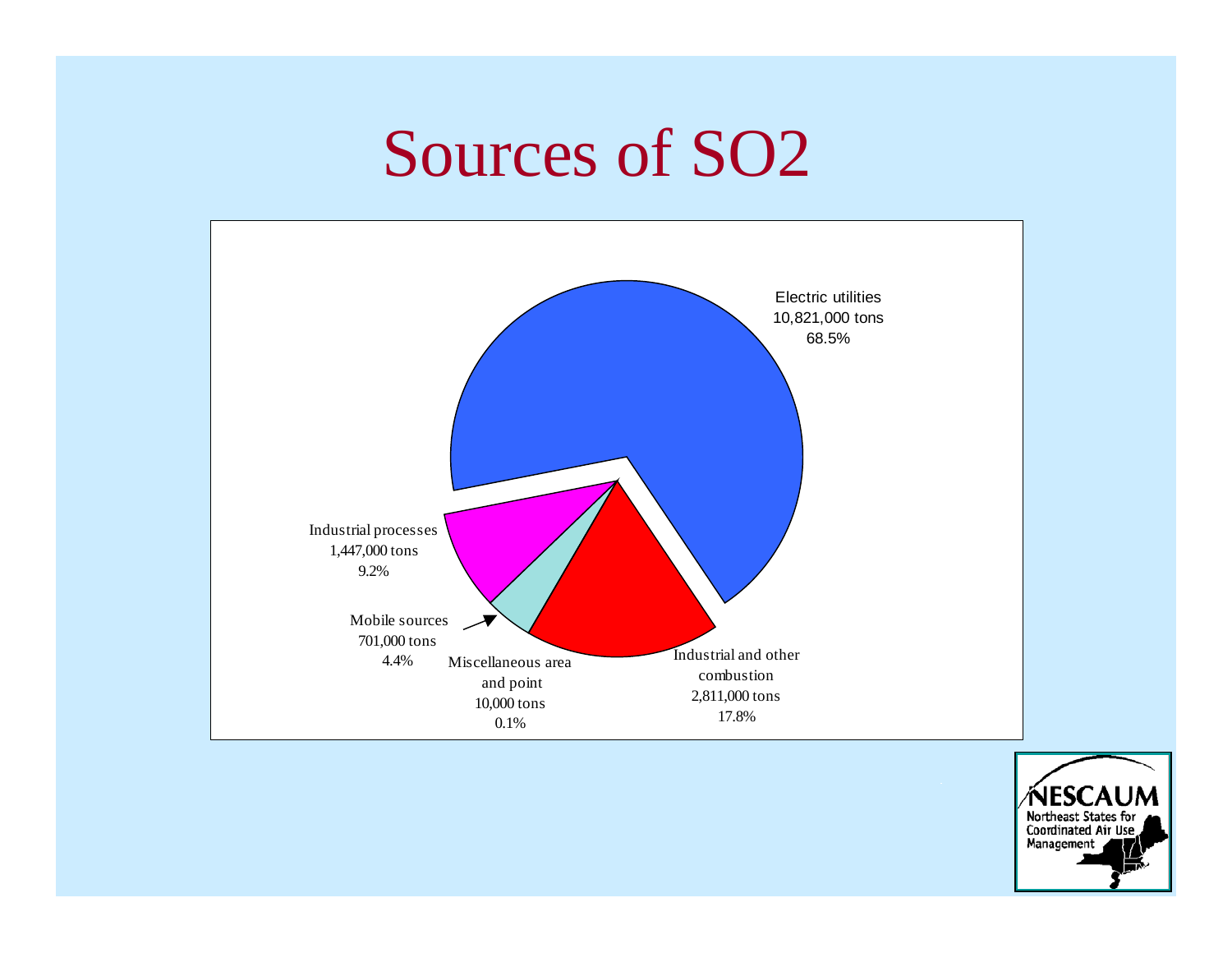## **Title IV SO2 Program**



1995-1999: Allowances issued for 263 Phase I units; 2000: Allowances issued for all (Phase I and II) affected sources.

> Northeast States for Coordinated Air Use Management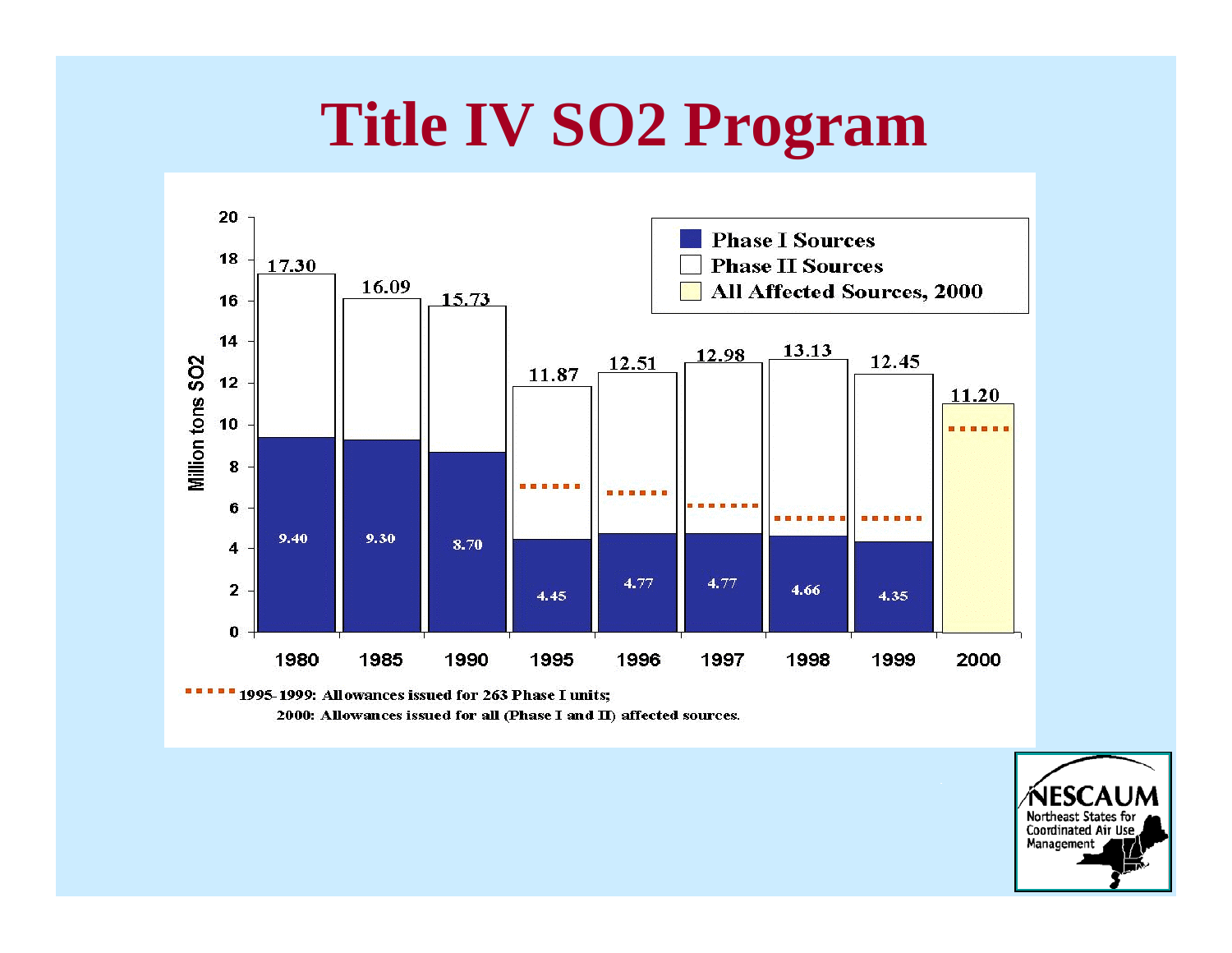# Clean Air Act Section 112 Rule for Hg and other HAPs

- **"Best of the best" for new sources**
- **Average of the top performing 12 percent for existing sources defines the floor emission limit**
- **Allows for determining the floor based on subcategories (based on what ?)**
- **Emissions standard applicable to each source**
- **Section 112 does not allow trading between facilities to meet the standard**

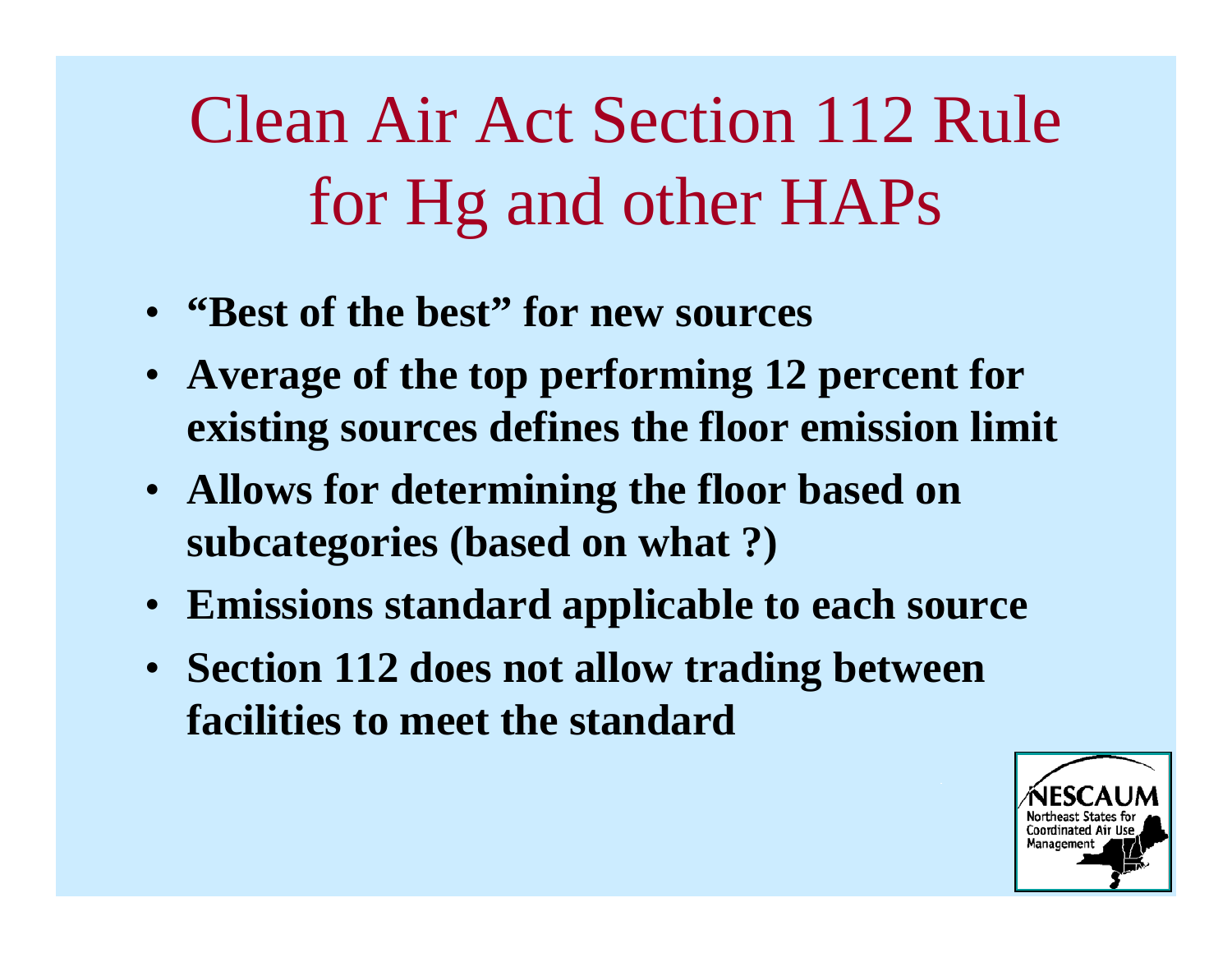## Sources of Mercury

- Top five anthropogenic sources (1999)
	- **Utility coal 48 tons (40%)**
	- Industrial boilers 12 tons (10%)
	- $-$  HWI 6.6 tons  $(5.5\%)$
	- Chlorine production 6.5 tons (5.4%)
	- MWC 5 tons (4.0%): **THE GREAT SUCCESS STORY**

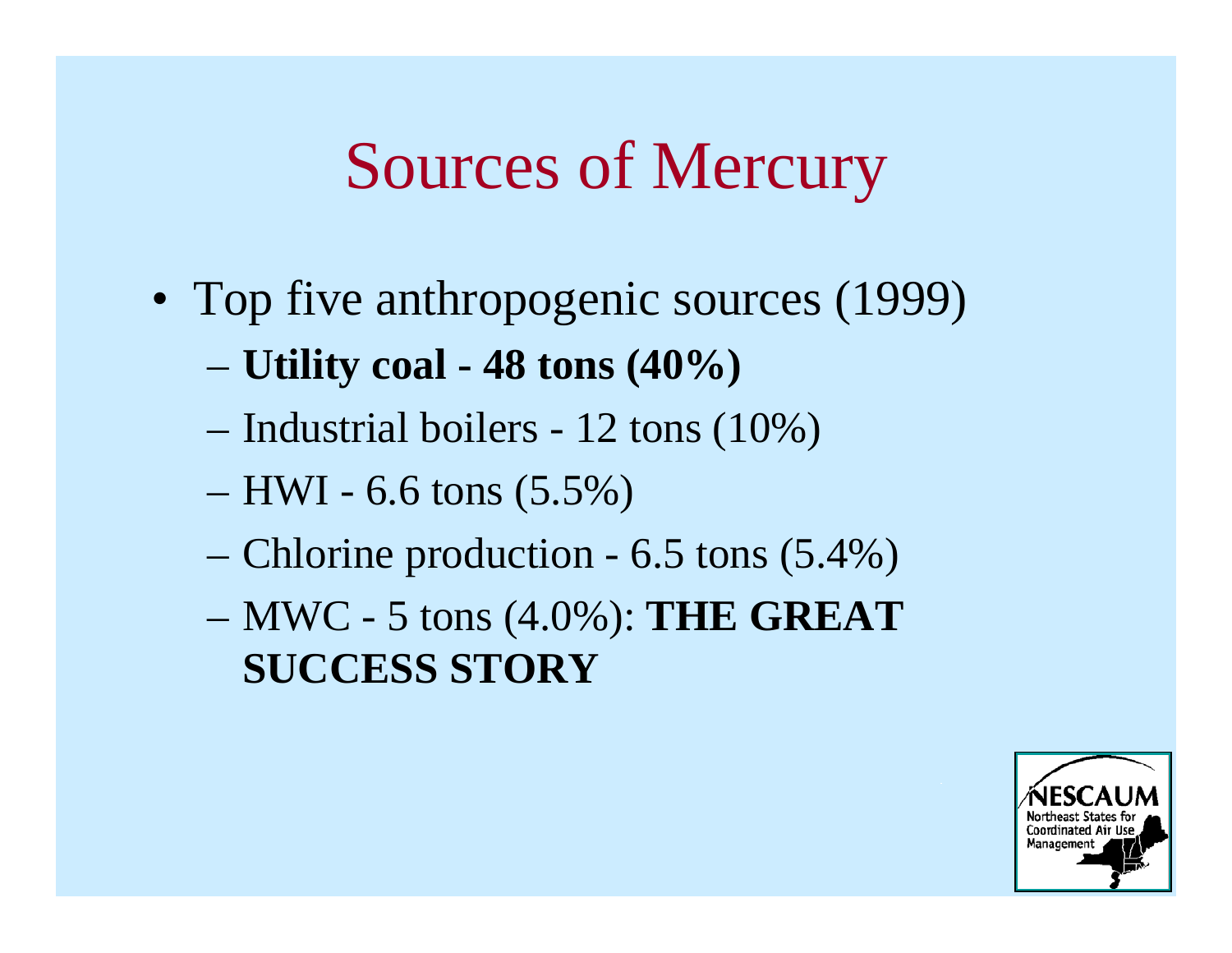## **Mercury MACT Plans/ Schedule**

- **Under settlement agreement, proposal of MACT rule on or before December 15, 2003 UNLESS multipollutant legislation enacted before then that amends CAA and eliminates MACT requirement**
- **Promulgation on or before December 15, 2004**
- **Litigation expected**
- **Compliance by December 15, 2007 (extensions?)**

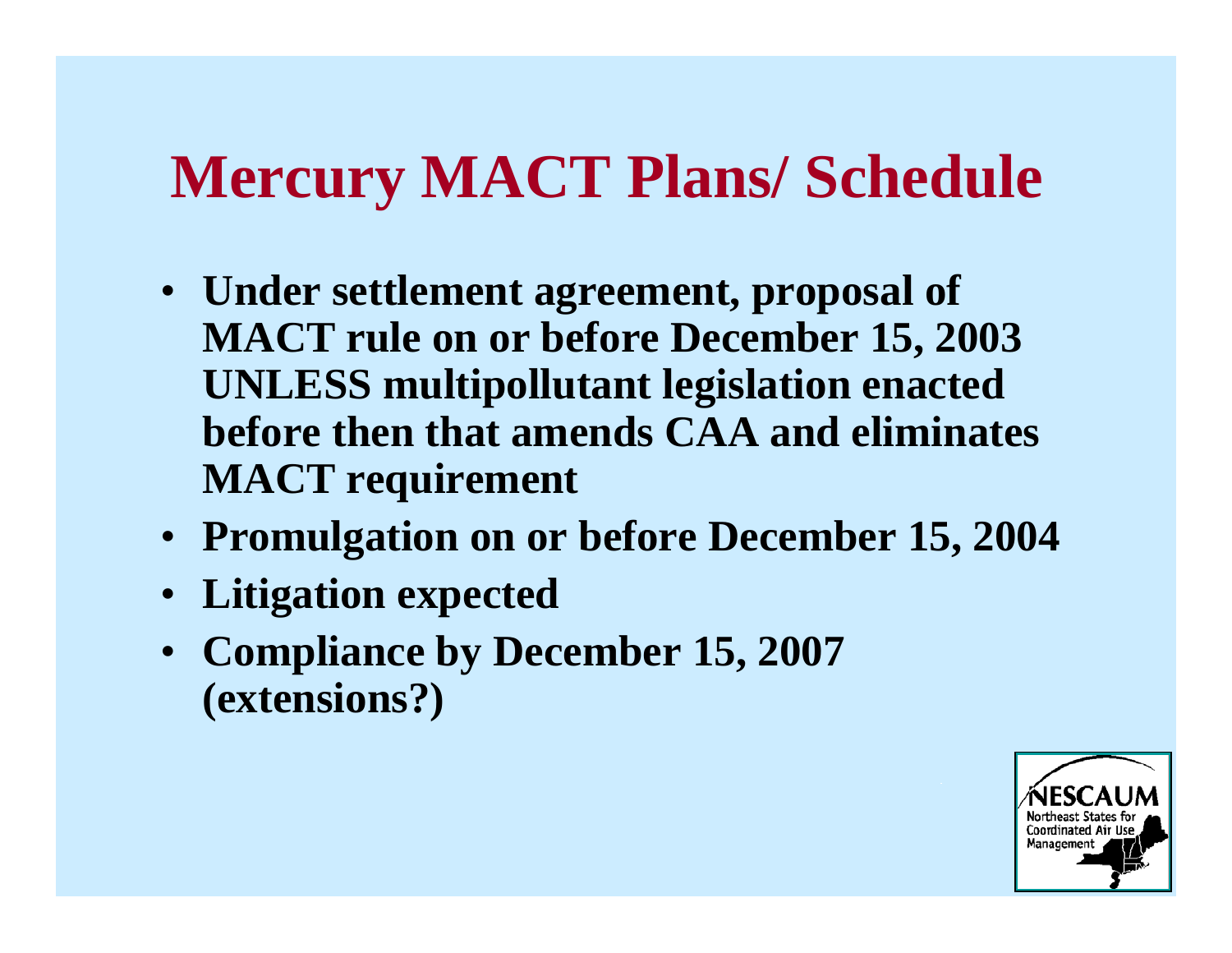# **Fine PM (and Hg/HAPs) Control**

- An emerging issue: Most (84%) of the US coal utility infrastructure has ESPs; only 14% , the more efficient baghouses
- Though both do well (99%+) for total PM mass, baghouses do much better (99%+) than ESPs (80 to 95%) for fine PM mass
- Has serious implications for control of hazardous air pollutants (HAPs) including mercury; cost of retrofitting existing infrastructure with baghouses? \$20-\$40/KW?

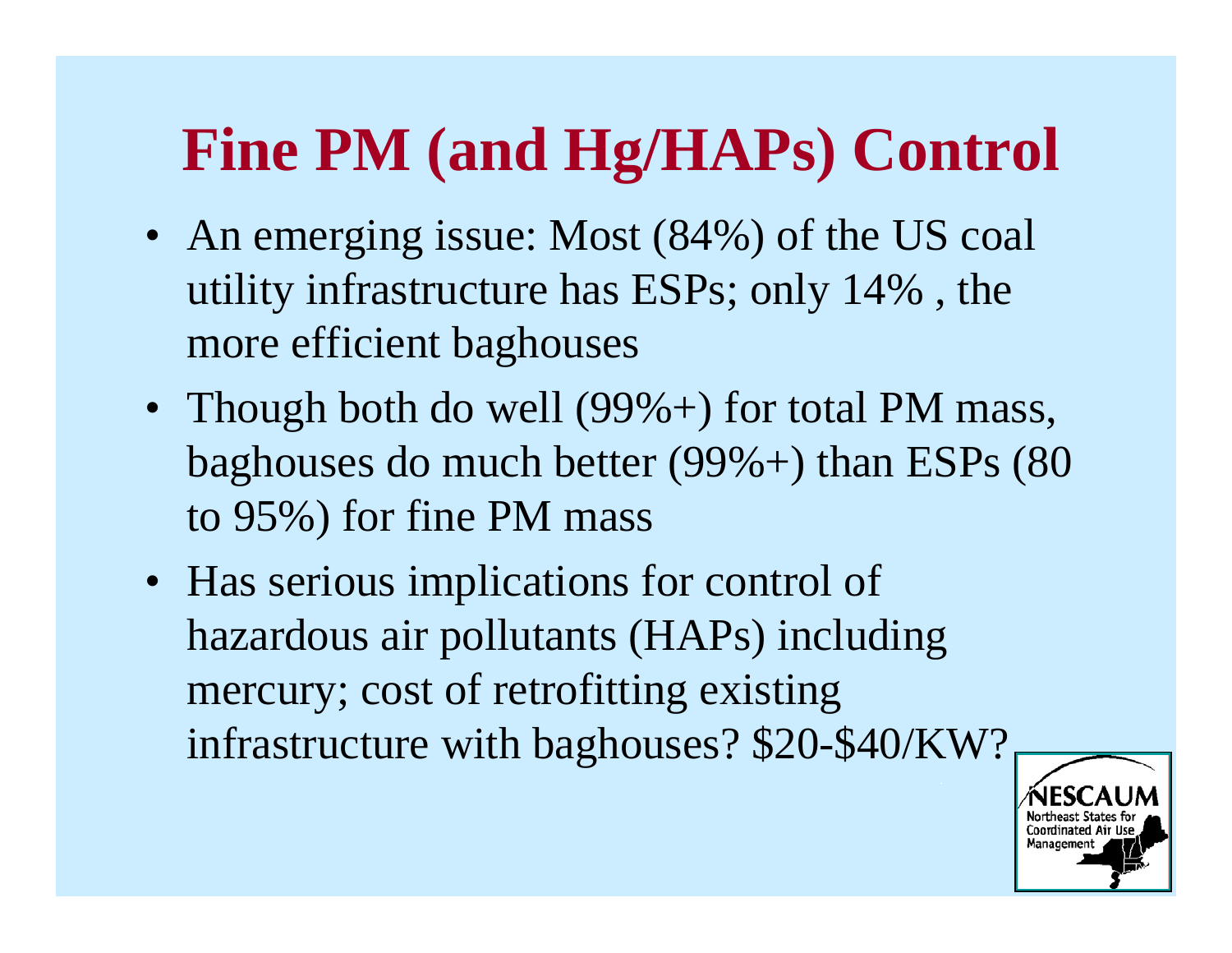# PM<sub>2.5</sub> Sources



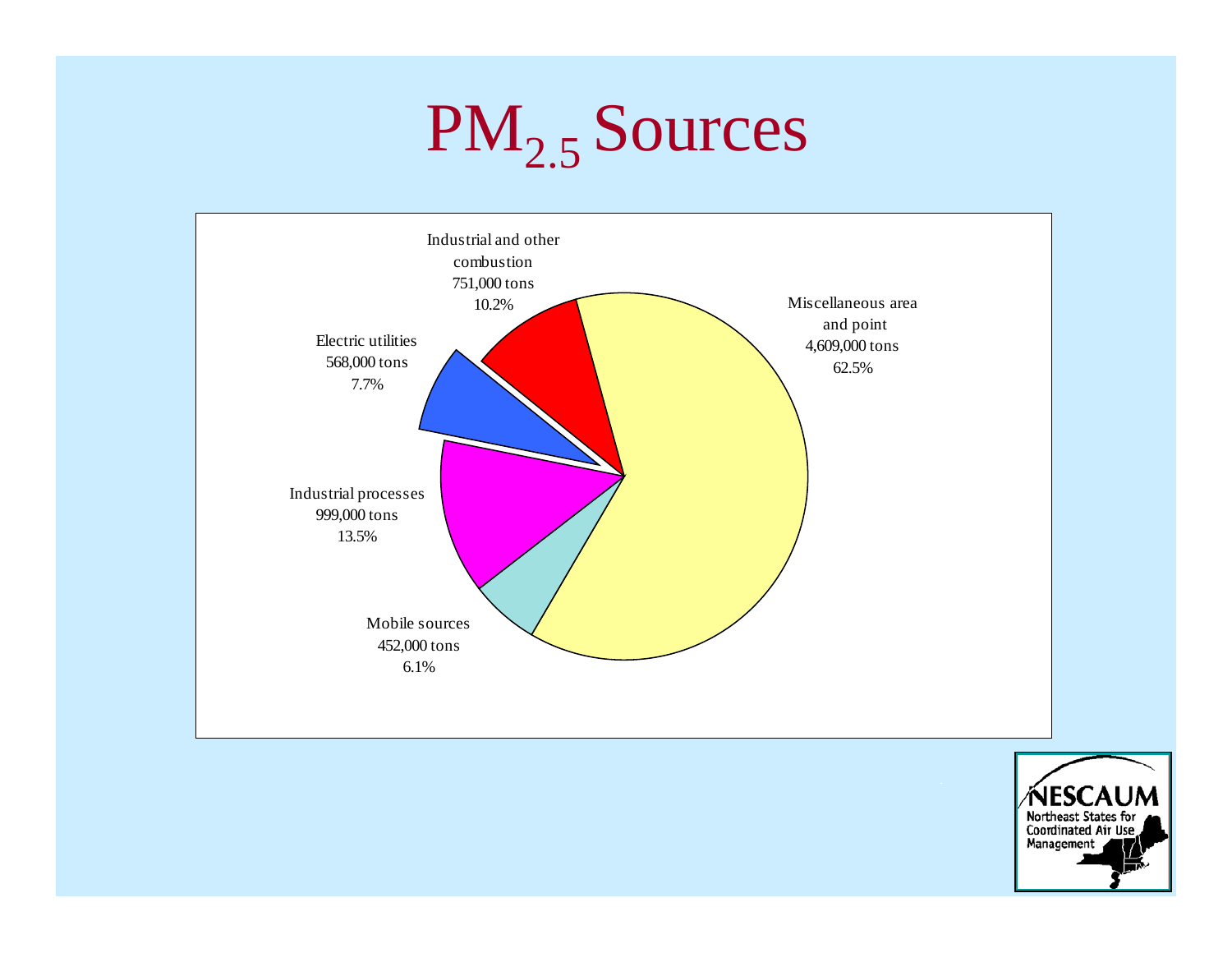# **PM Regulatory Schedules**

#### **8-hr Ozone Standards**

2003 States recommend nonattainment designations

- •
- 
- designations<br>
2005-09 Rew NOx Rule/NAAQS Review
- 2007-08 States develop/submit SIPs<br>2007-08 EPA approves SIPs
- EPA approves SIPs
- 2007-19 Attainment deadlines vary

#### **Regional Haze Program**

- 2007-08 States submit regional haze SIPs
- 2008-09 EPA approves SIPs
- 2013-18 Plants must install BART or comply with backstop trading program

#### **PM<sub>2.5</sub> Standards (fine particles)**

- 2003 States recommend nonattainment designations
- 2004-05 EPA makes nonattainment designations, complete NAAQS review
- 2005 EPA Issues SOx/NOx transport rule
- 2004-08 States develop/submit SIPs
- 2008-09 EPA approves SIPs
- 2010-14 Attainment deadlines

#### **Mobile Source Program**

- 2003 Non-road diesel proposal
- 2003-- Other non-road categories
- 2004 Tier 2 becomes effective
- HD diesel rules effective

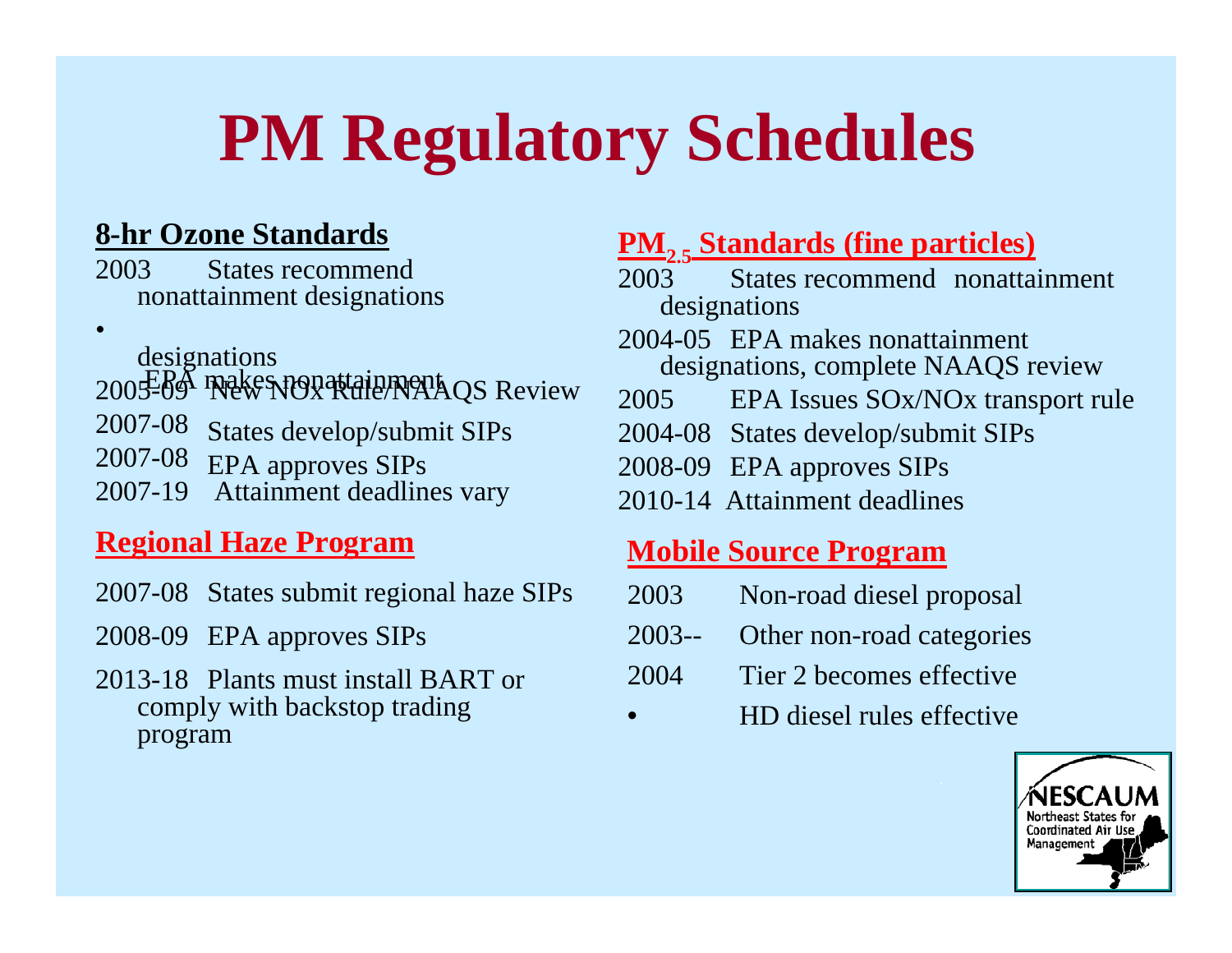### **Clean Air Act is a Complex Set of Requirements Covering the Power Sector**

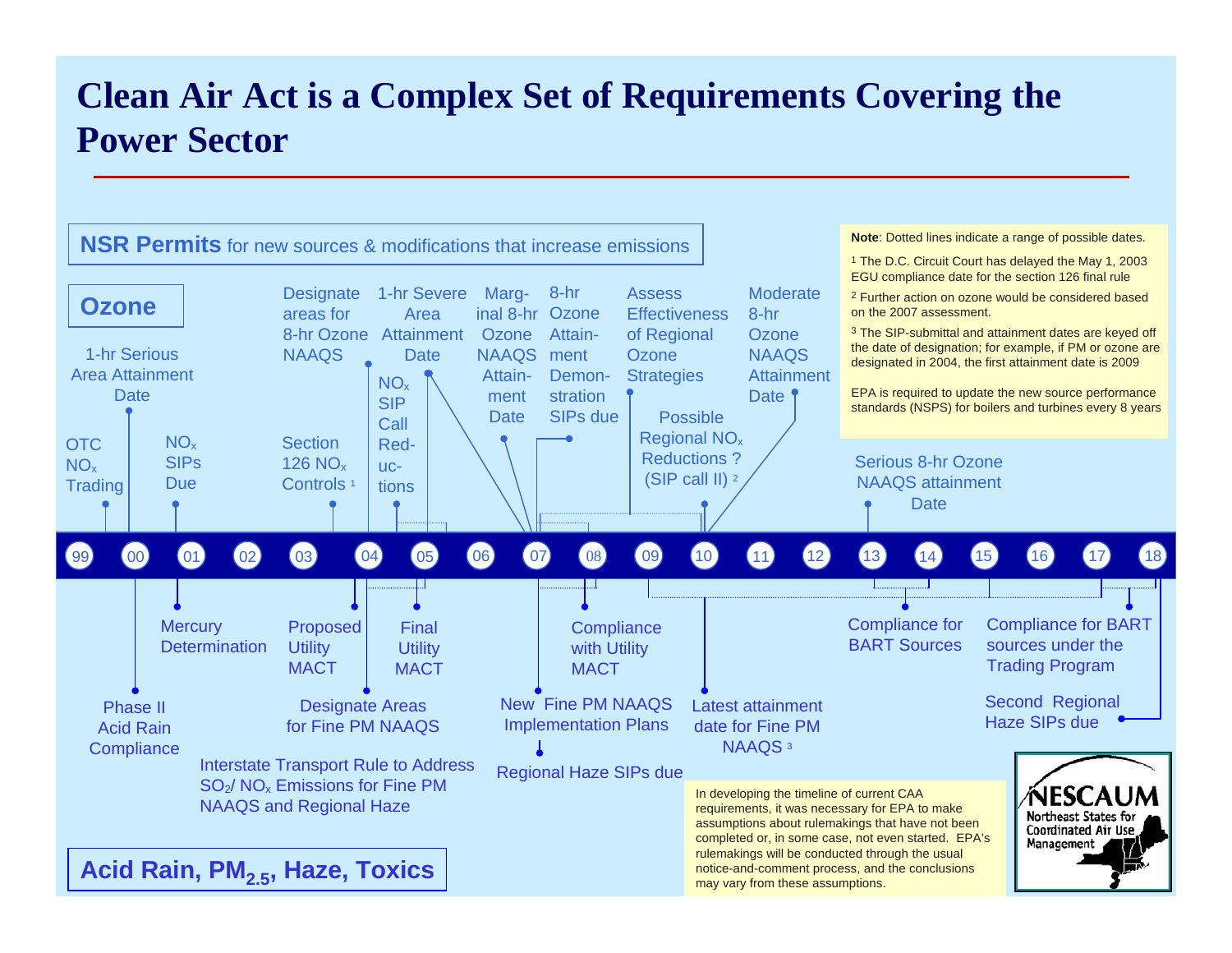## **Overview of the Proposals**

|                                                                                                                                        | <b>NOx Cap</b>                                        | SO <sub>2</sub> Cap                                                                                                | CO <sub>2</sub> Cap                                                                                                                                                                                | <b>Hg Cap</b>                                                                                                                            | <b>Emission</b>                                                                                                                               | <b>NSR &amp; Other</b>                                                                                                                                                                                                                                                                                                                                                                                                                                                                                                                                                                                                                                                                                                                                                                                                                                                        | <b>Allocation</b>                                                                                                                                                                                                                                             |
|----------------------------------------------------------------------------------------------------------------------------------------|-------------------------------------------------------|--------------------------------------------------------------------------------------------------------------------|----------------------------------------------------------------------------------------------------------------------------------------------------------------------------------------------------|------------------------------------------------------------------------------------------------------------------------------------------|-----------------------------------------------------------------------------------------------------------------------------------------------|-------------------------------------------------------------------------------------------------------------------------------------------------------------------------------------------------------------------------------------------------------------------------------------------------------------------------------------------------------------------------------------------------------------------------------------------------------------------------------------------------------------------------------------------------------------------------------------------------------------------------------------------------------------------------------------------------------------------------------------------------------------------------------------------------------------------------------------------------------------------------------|---------------------------------------------------------------------------------------------------------------------------------------------------------------------------------------------------------------------------------------------------------------|
|                                                                                                                                        |                                                       |                                                                                                                    |                                                                                                                                                                                                    |                                                                                                                                          | <b>Trading</b>                                                                                                                                | <b>Regulatory Reform</b>                                                                                                                                                                                                                                                                                                                                                                                                                                                                                                                                                                                                                                                                                                                                                                                                                                                      | <b>Methodology</b>                                                                                                                                                                                                                                            |
| <b>Clean</b><br><b>Power Act</b><br>(S. 366)<br>Main<br>Sponsor:<br><b>Jeffords</b>                                                    | $1.51$ MT<br>by<br>2009                               | 2.25 MT by<br>2009; with<br>0.28 MT in<br>west (WRAP<br>$+$ MT, WA,<br>CA) and<br>1.98 MT in<br>eastern<br>region. | 2.05 BT by<br>2009 (roughly<br>1990 levels)<br>plus flexibility<br>mechanisms.                                                                                                                     | $5T$ by<br>2009                                                                                                                          | Trading<br>allowed for<br>NOx, SO <sub>2</sub><br>and $CO2$ .<br>No trading<br>for<br>mercury.                                                | Retains NSR.<br>Contains "birthday" provision: 40 years after<br>commencing operation, each facility subject to<br>BACT.                                                                                                                                                                                                                                                                                                                                                                                                                                                                                                                                                                                                                                                                                                                                                      | Declining share of<br>total cap (starting at<br>10%) allocated to<br>EGUs based on<br>output basis. All other<br>allowances auctioned<br>with \$\$ going to<br>consumers, electricity-<br>intensive industries.<br>renewables & EE &<br>carbon sequestration. |
| <b>Clean Air</b><br><b>Planning</b><br><b>Act</b> (S. 843)<br>Main<br>Sponsors:<br>Carper,<br>Chaffee,<br>Gregg                        | 1.87 MT<br>by 2009<br>1.7 MT by<br>2013               | 4.5 MT by<br>2009<br>3.5 MT by<br>2013<br>2.25 MT by<br>2016                                                       | Stabilize at<br>2006 levels<br>(approx. 2.57)<br>BT) plus<br>flexibility<br>measures in<br>2009.<br>2001 levels<br>(approx. $2.47$<br>BT) plus<br>specified<br>flexibility<br>measures in<br>2013. | $24$ T by<br>2009<br>$10T$ by<br>2013<br>50 & 70%<br>reduction<br>required at<br>each plant<br>in 2009 &<br>2013,<br>respect-<br>tively. | Cap-and-<br>trade for<br>NOx, SO <sub>2</sub> ,<br>$CO2$ and<br>mercury, w.<br>facility-<br>specific<br>mercury<br>requiremen<br>ts as noted. | NSR restricted to new units (incl. replacement of<br>existing boiler) and to activities that result in<br>increase in maximum hourly rate of emissions of<br>air pollutants regulated under NSR, as measured<br>in lbs/MWh. BACT to be defined biennially.<br>All plants constructed before August 1971 to<br>meet performance standards of 4.5 lb/MWh for<br>SO <sub>2</sub> and 2.5 lbs/MWh for NOx.<br>Definition of LAER changed to include economic<br>considerations and limited to twice the cost of<br>BACT.<br>Federally mandated offset requirements for new<br>units eliminated. States required to identify &<br>remedy adverse local impacts.                                                                                                                                                                                                                    | For NO <sub>x</sub> , Hg and<br>$CO2$ , allocation is<br>output-based using<br>average annual net<br>generation from most<br>recent 3-year period.<br>For $SO2$ , allocation is<br>based on existing<br>Acid Rain Program,<br>with some<br>modifications.     |
| <b>Clear Skies</b><br>Act (S. 485;<br>H.R. 999)<br>Sponsors:<br>Inhofe &<br>Voinovich in<br>Senate:<br>Barton &<br>Tauzin in<br>House. | 2.1 MT<br>cap in<br>2008.<br>1.7 MT<br>cap in<br>2018 | 4.5 MT cap<br>in 2010<br>3.0 MT cap<br>in 2018                                                                     | Does not<br>include $CO2$ .<br>Administration<br>has<br>advocated<br>voluntary<br>program for<br>reducing<br><b>GHG</b> intensity<br>of economy.                                                   | 26 T cap in<br>2010.<br>15 T cap in<br>2018.                                                                                             | Trading<br>allowed for<br>NOx, SO <sub>2</sub><br>and<br>mercury.                                                                             | New or modified sources exempt from NSR and<br>BART so long as they meet new national<br>emissions limits or (1) achieve PM controls of<br>0.03 lb/mmBtu within 8 years and (2) use good<br>combustion practices to minimize CO. In addition,<br>bill would (1) restrict federal action on Section<br>126 petitions w. respect to power plants until after<br>2012 and subject to new cost-benefit require-<br>ments; (2) remove EPA authority to regulate non-<br>Hg HAPs; (3) restrict visibility protections to<br>sources located within 50 km of Class I area; (4)<br>remove offset requirements (provided no inter-<br>ference w. attainment); (5) create new<br>"transitional" designation for areas that can model<br>attainment under future EGU reductions plus<br>local measures. Effective attainment deadlines<br>delayed until as late as 2020 for these areas. | Input-based<br>allocations with<br>auctions for a portion<br>of the allowances<br>each year. Portion of<br>total budget that is<br>auctioned starts at<br>1% and increases<br>very gradually over<br>time.                                                    |

*í*nesca Northeast States for<br>Coordinated Air Use Management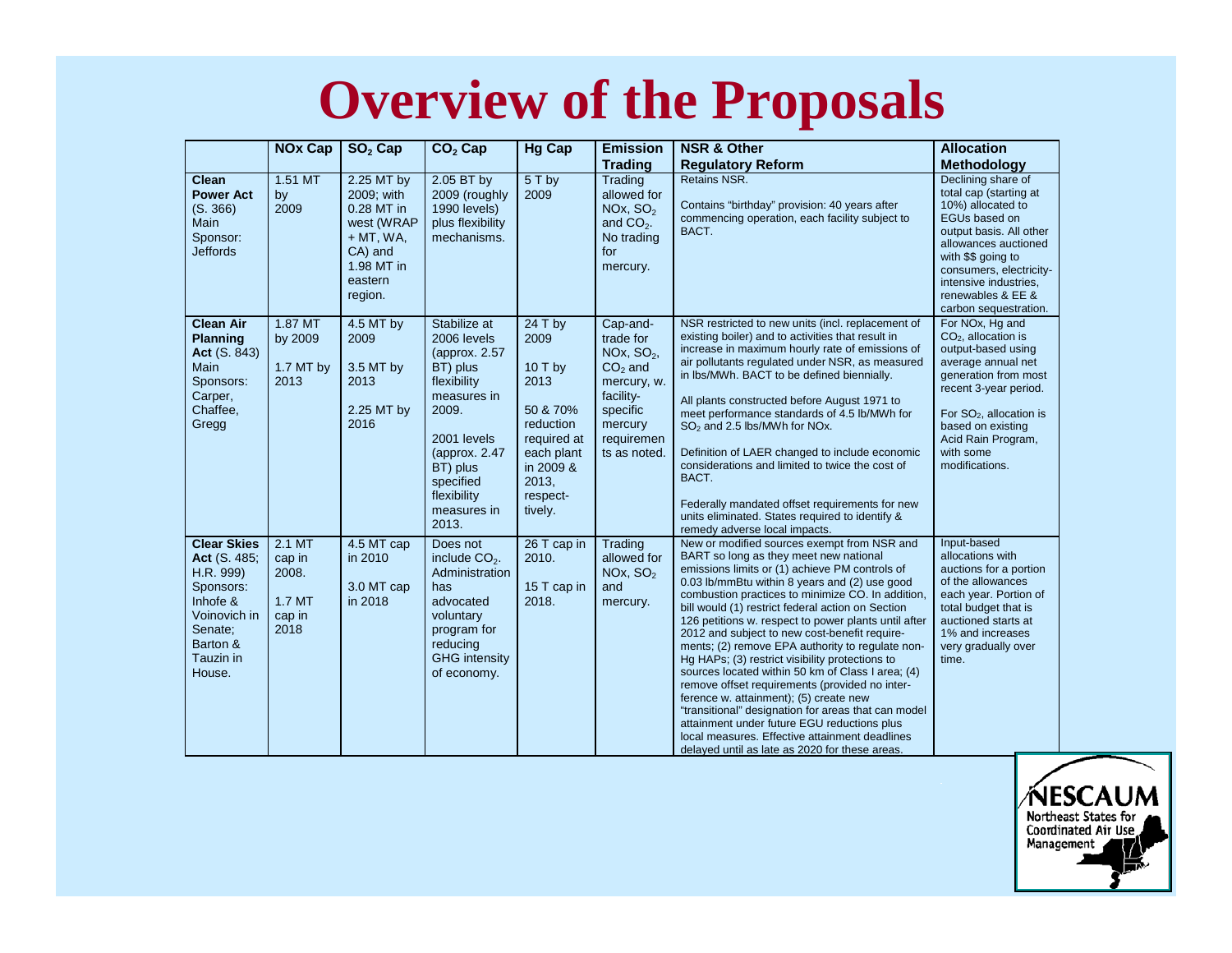# Three Key Questions to ask of each multi-p initiative

- Is it comprehensive?
- Is it sufficient to address the significant public and environmental challenges we face?
- Does it strengthen our clean-air efforts not only at the national level, but also at the local/state/regional levels?

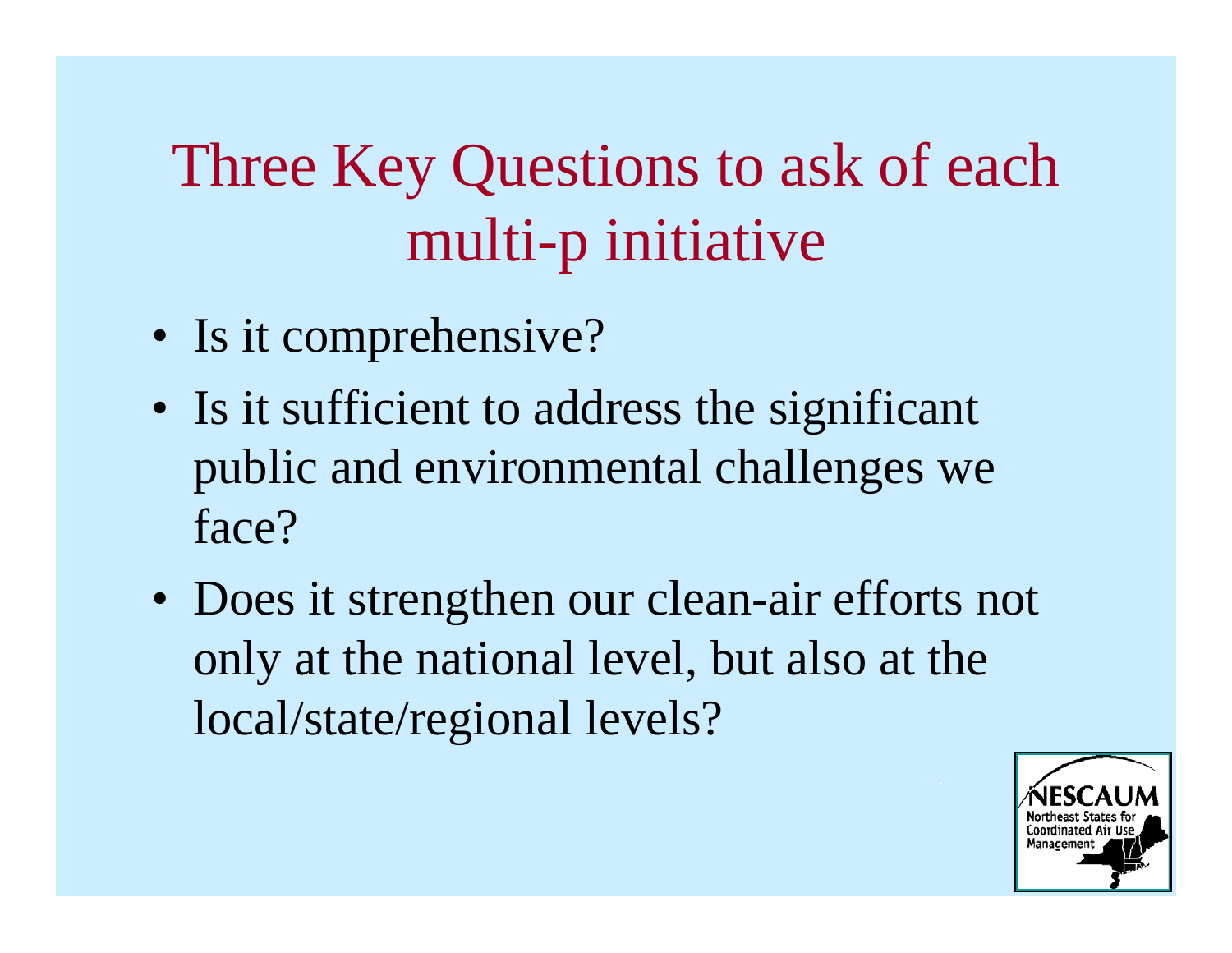# Other equally important questions to ask of each multi-p initiative

- Does it recognize and incorporate the historic and well-proven relationship between environmental regulatory drivers and technology innovation?
- Does it recognize that current cost estimates are almost always much higher than actual future costs? And then buy the right amount of environmental protection we can afford *now*.

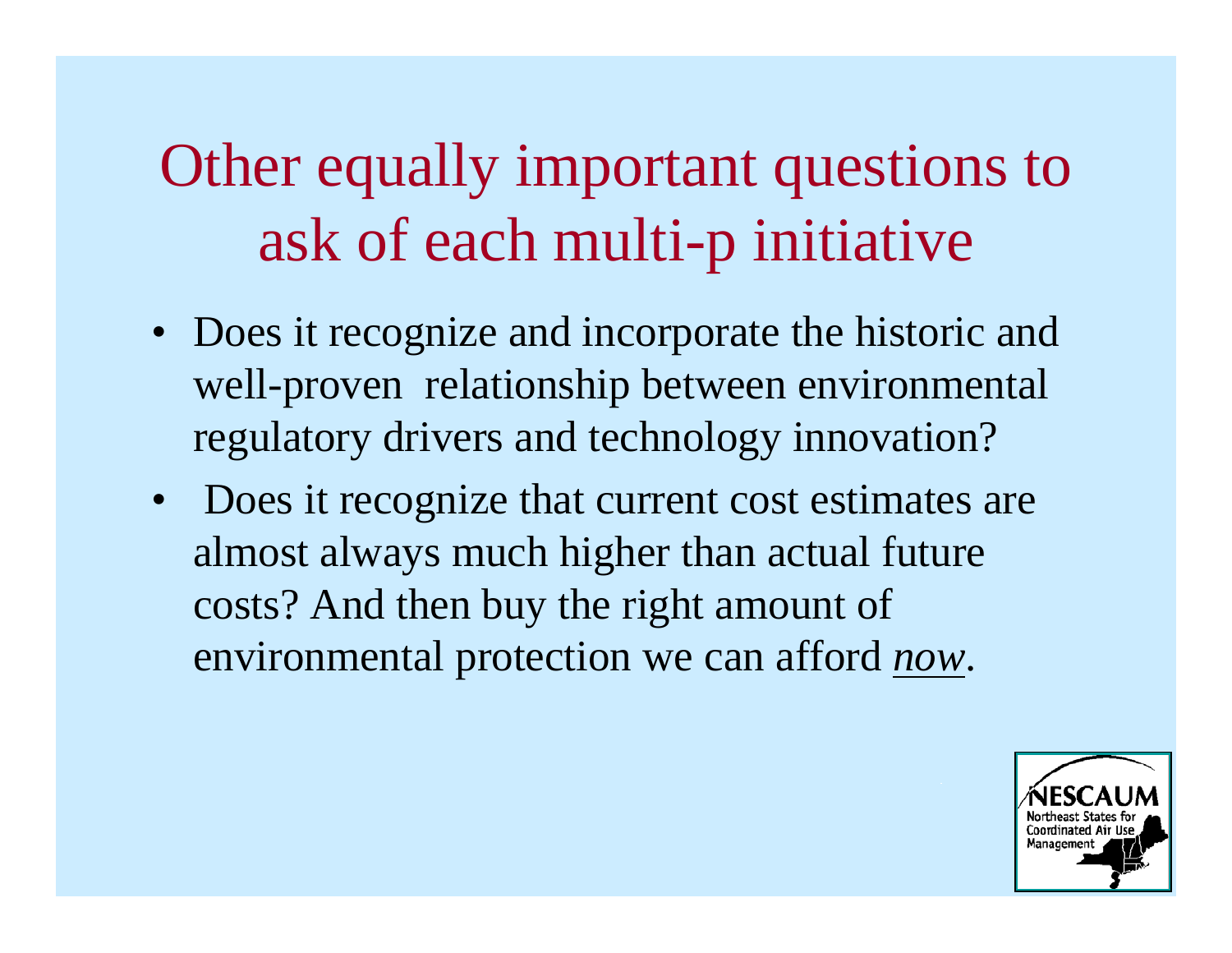#### **Sulfur Dioxide - SO 2**

### **What's on the table:**

¾ **3.5-4.5 million ton** *interim* **cap** 

¾ **2.25-3.0 million ton** *final* **cap** 

¾ **Dates: 2009-2018** 

**What's at stake:** 

¾ **PMfine attainment, acid rain recovery, regional haze progress, SO <sup>2</sup>NAAQS attainment (in some areas), public health.** 

### **'Status quo' alternative:**

¾ **Rely on PM attainment needs, future 126 petitions, cont'd acid rain concerns and regional haze SIPs to drive further reductions.** 

## **Other considerations:**

¾ **Interaction of existing CAA programs with current Title IV cap of 8.9 million tons.** 

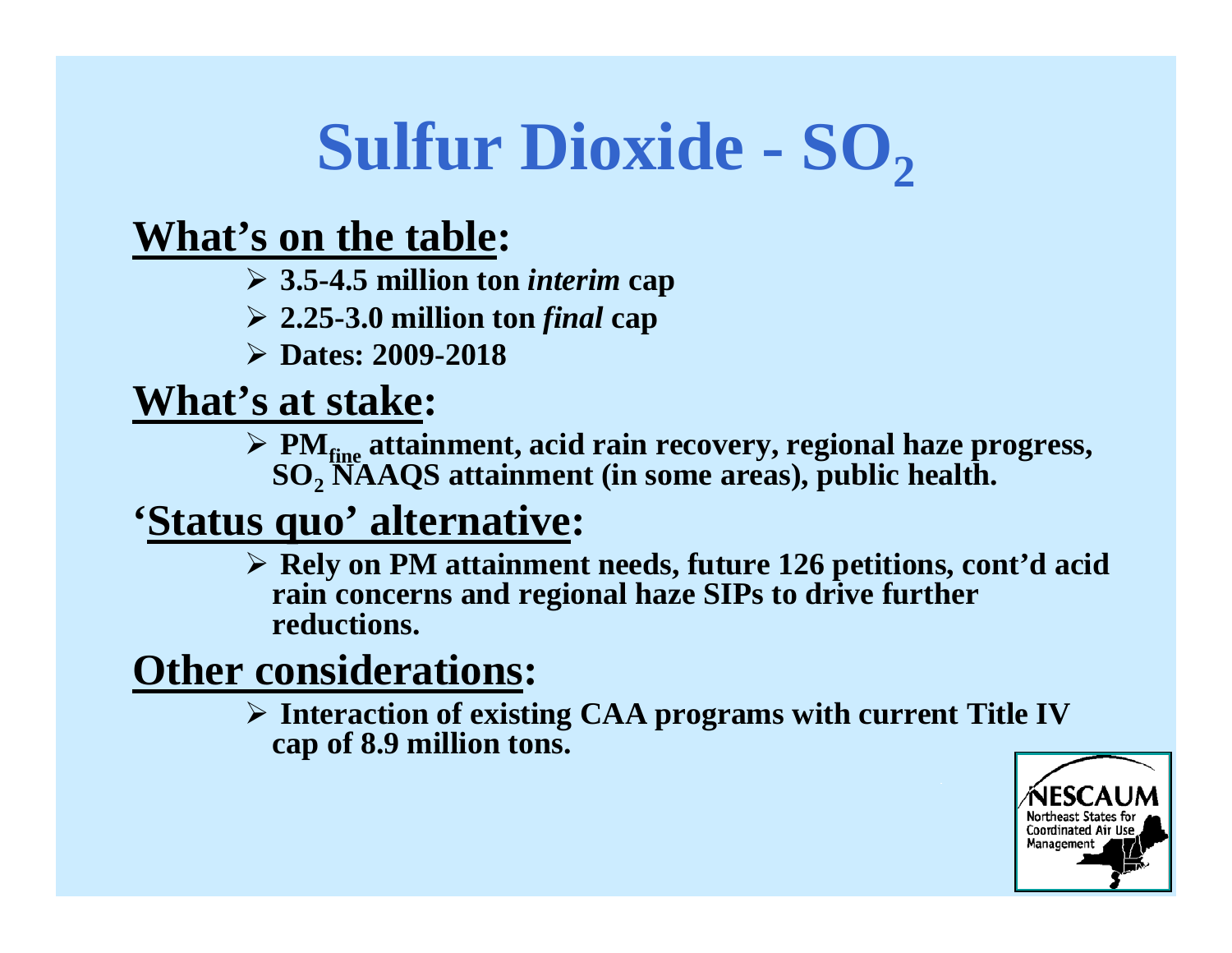# Nitrogen Oxides - NO<sub>x</sub>

### **What's on the table:**

- ¾**1.87-2.1 million ton** *interim* **cap**
- ¾**1.51-1.7 million ton** *final* **cap**
- ¾ **Dates: 2009-2018**

### **What's at stake:**

**► Water quality & nitrogen deposition, acid rain recovery, PM attainment, ozone attainment (to the extent tighter caps provide additional summertime reductions), public health.** 

### **'Status quo' alternative:**

¾ **Rely on water quality/acid rain concerns and PM/regional haze SIPs to drive annual controls. Rely on all of the above, plus ozone attainment needs to drive add'tl overall cuts.** 

## **Other considerations:**

¾ **1st phase reductions in all proposals essentially annualize NOx SIP call, hence little further ozone attainment benefit in eastern states. Question about inclusion of industrial boilers now in SIP call.** 

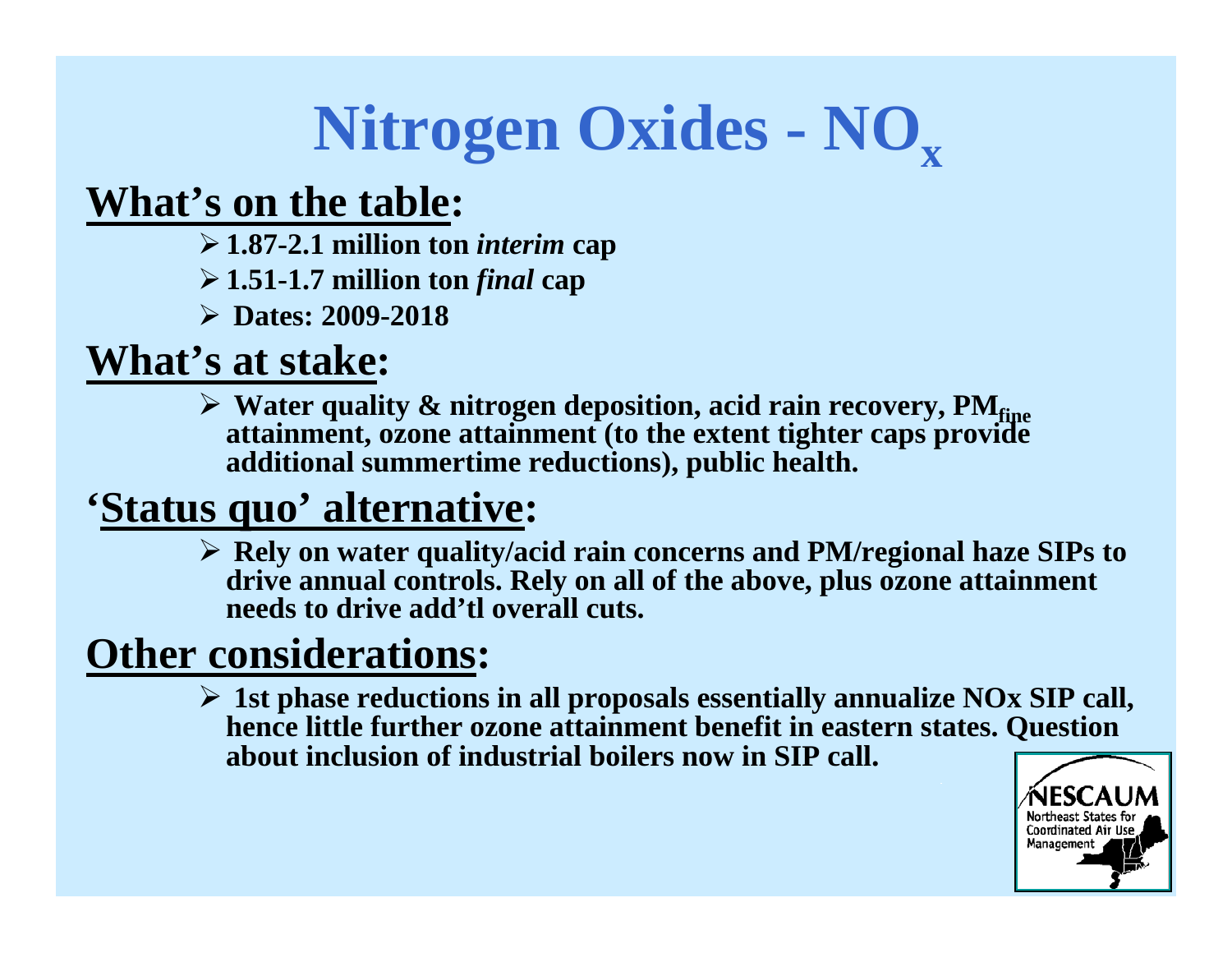# **Mercury**

### **What's on the table:**

- ¾ **24-26 ton** *interim* **cap**
- ¾ **5-15 ton** *final* **cap**
- ¾ **Dates: 2009-2018**
- ¾ **Full trading (CSI), no trading (Jeffords), minimum plant-by-plant requirement (Carper)**

## **What's at stake:**

¾ **Public health concerns (esp. for fetus and young children); impacts on wildlife.** 

## **'Status quo' alternative:**

¾ **Rely on mercury MACT process to yield rulemaking by end of 2004 and implementation of plant-specific control requirements by end of 2007.** 

### **Other considerations:**

¾ **Current Clean Air Act requires controls at level of "Maximum Achievable Control Technology"** 

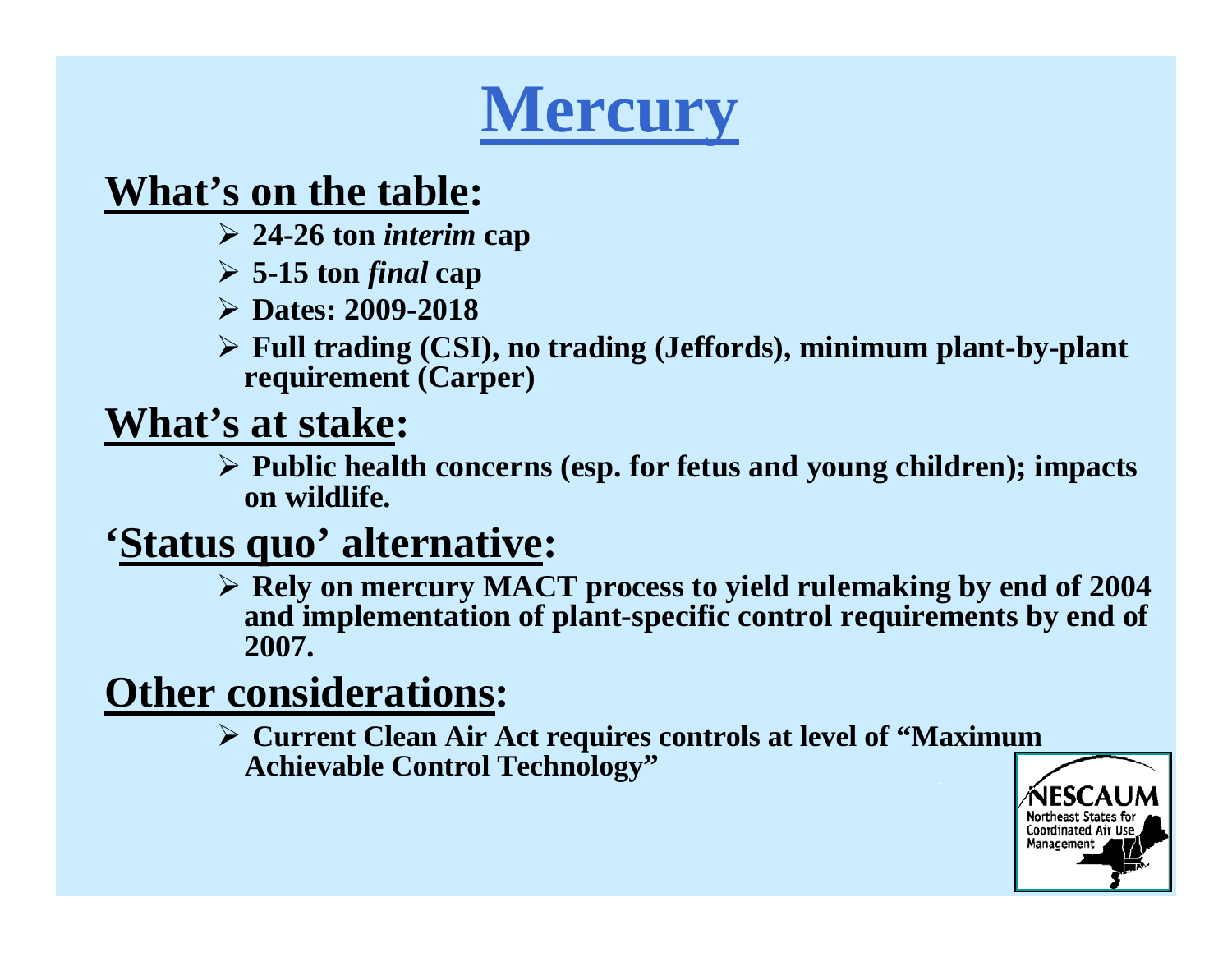#### **Carbon Dioxide – CO 2**

### **What's on the table:**

- ¾ **No action (CSI)**
- ¾ **2006 levels by 2009 and 2001 levels by 2013 (Carper)**
- ¾ **1990 levels by 2009 (Jeffords)**

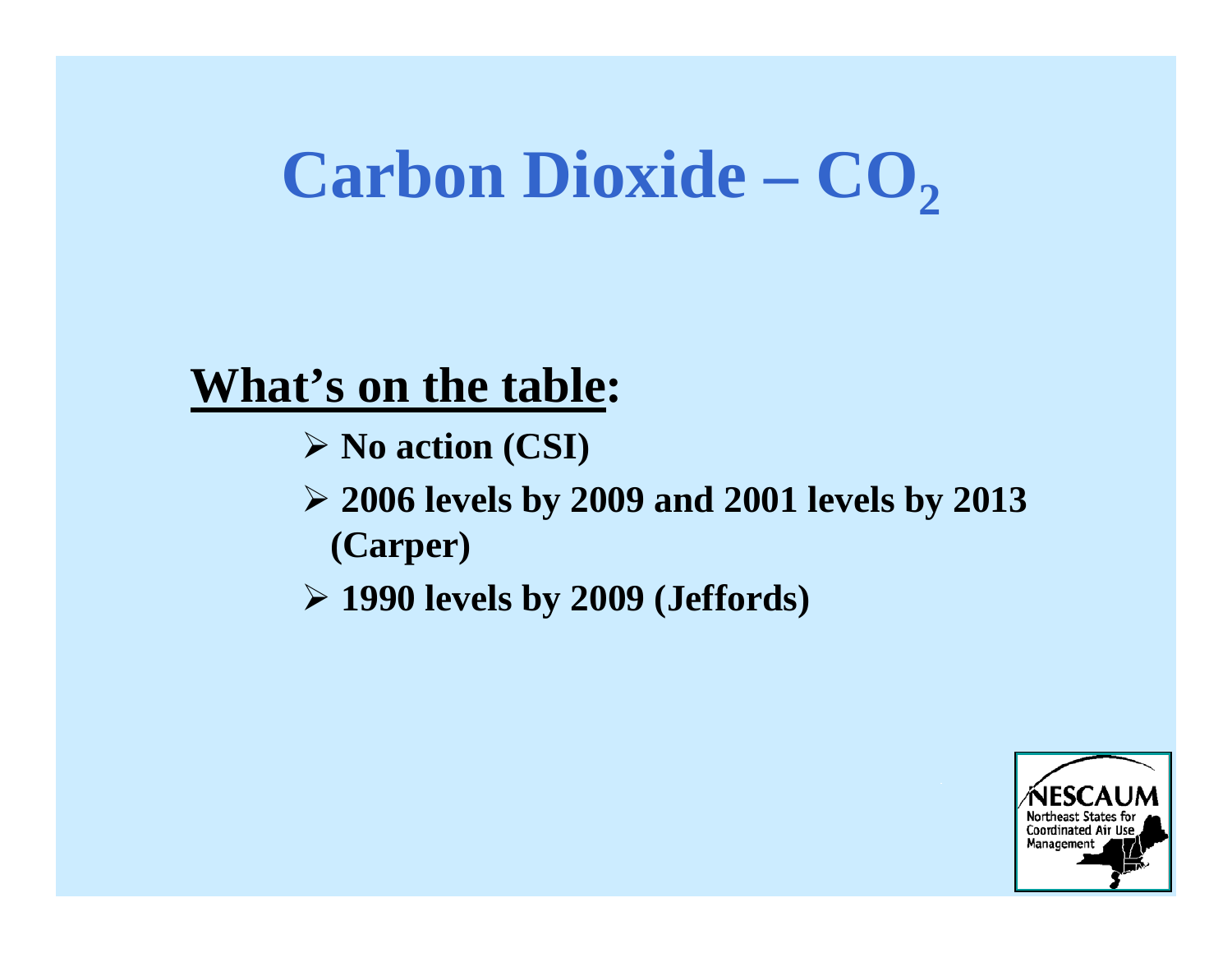# **States**

- New York
	- SO2 and NOx (reg. approved March 2003)
	- SO2: 50% below Title IV (phase II), statewide cap
	- NOx: Year round statewide cap (based on 0.15 lbs/MMBtu)
	- Governor's Task Force on carbon
	- No action on Hg yet

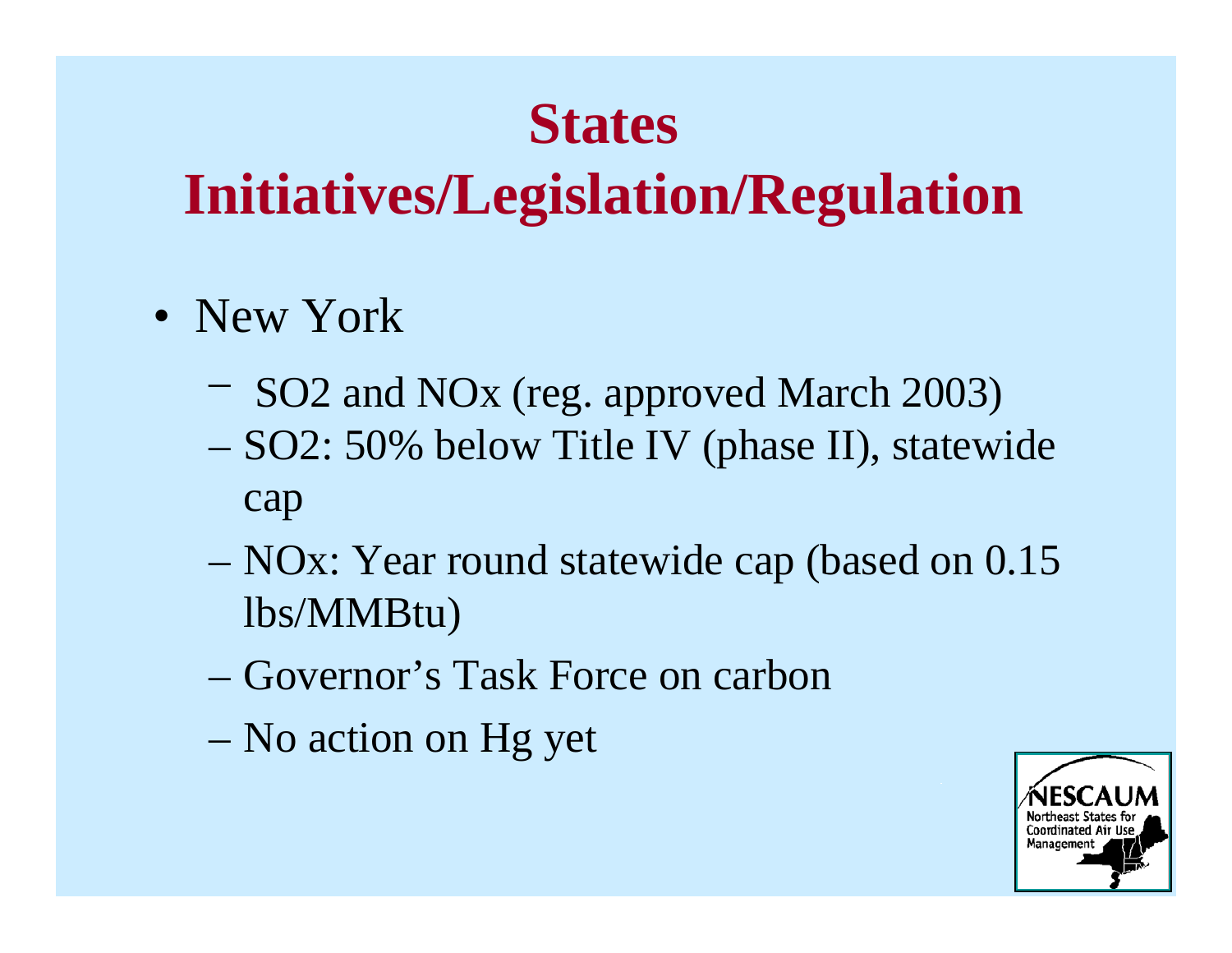# **States**

- Massachusetts:
	- NOx, SO2, C, and Hg (facility specific reductions)
	- Output based standards ( 1.5 lbs/MWhr for NOx by 2004/2006; 3.0 lbs/MWhr for SO2 by 2006/2008); 1800 lbs/MWhr for CO2 by 2006/2008
	- Hg: regulation proposed September 19, 2003

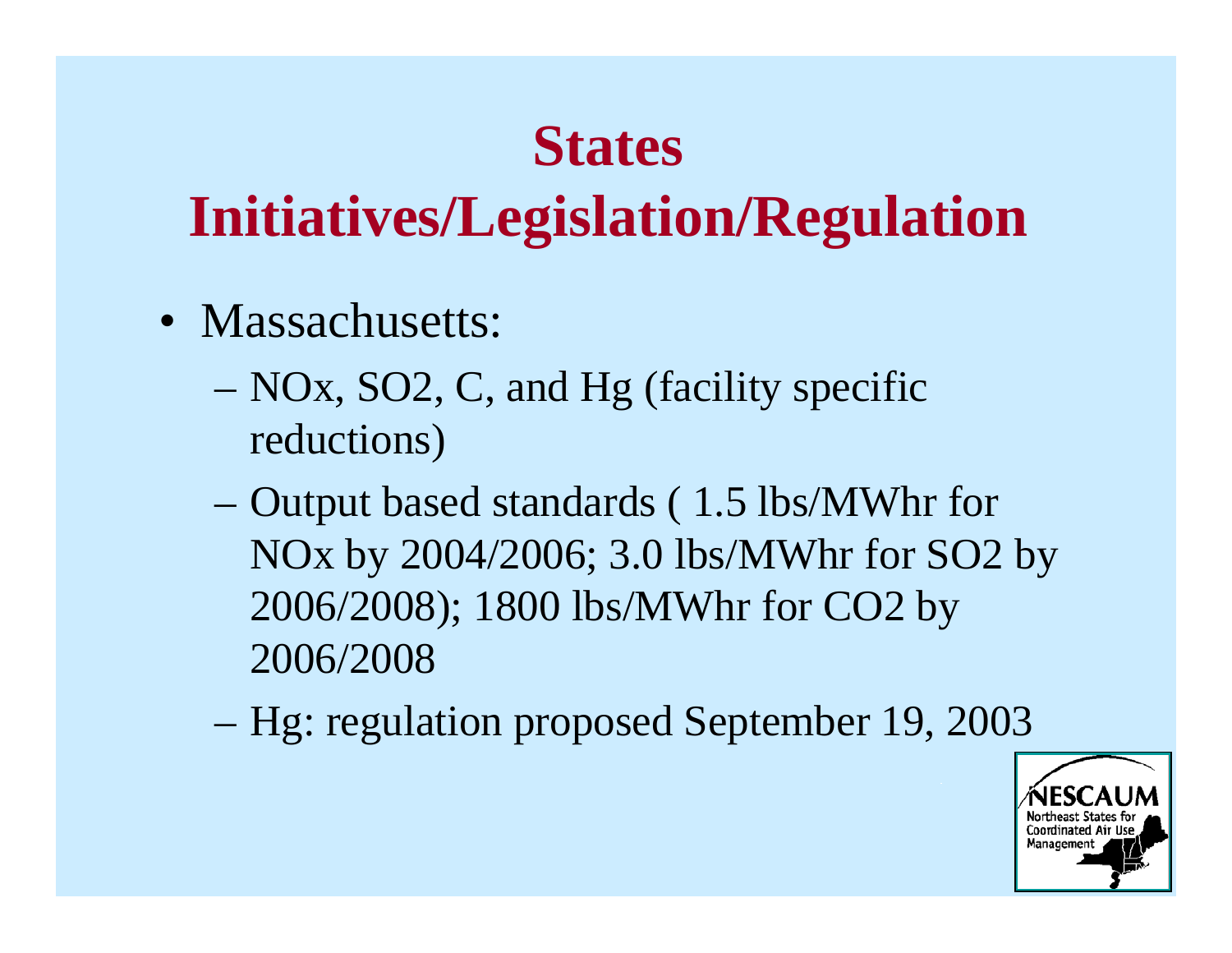# **State**

- Connecticut:
	- NOx, SO2 (reg. passed in 2000) and Hg
	- Statewide annual NOx cap (based on 0.15 lbs/MMBtu)
	- Two-phase approach; 0.3% S or 0.33 lbs/MMBtu by 2003 in Phase II
	- June 2003 state leg. to control Hg by 90% by 2008
	- Developing CO2 plan to meet NEG/ECP goals

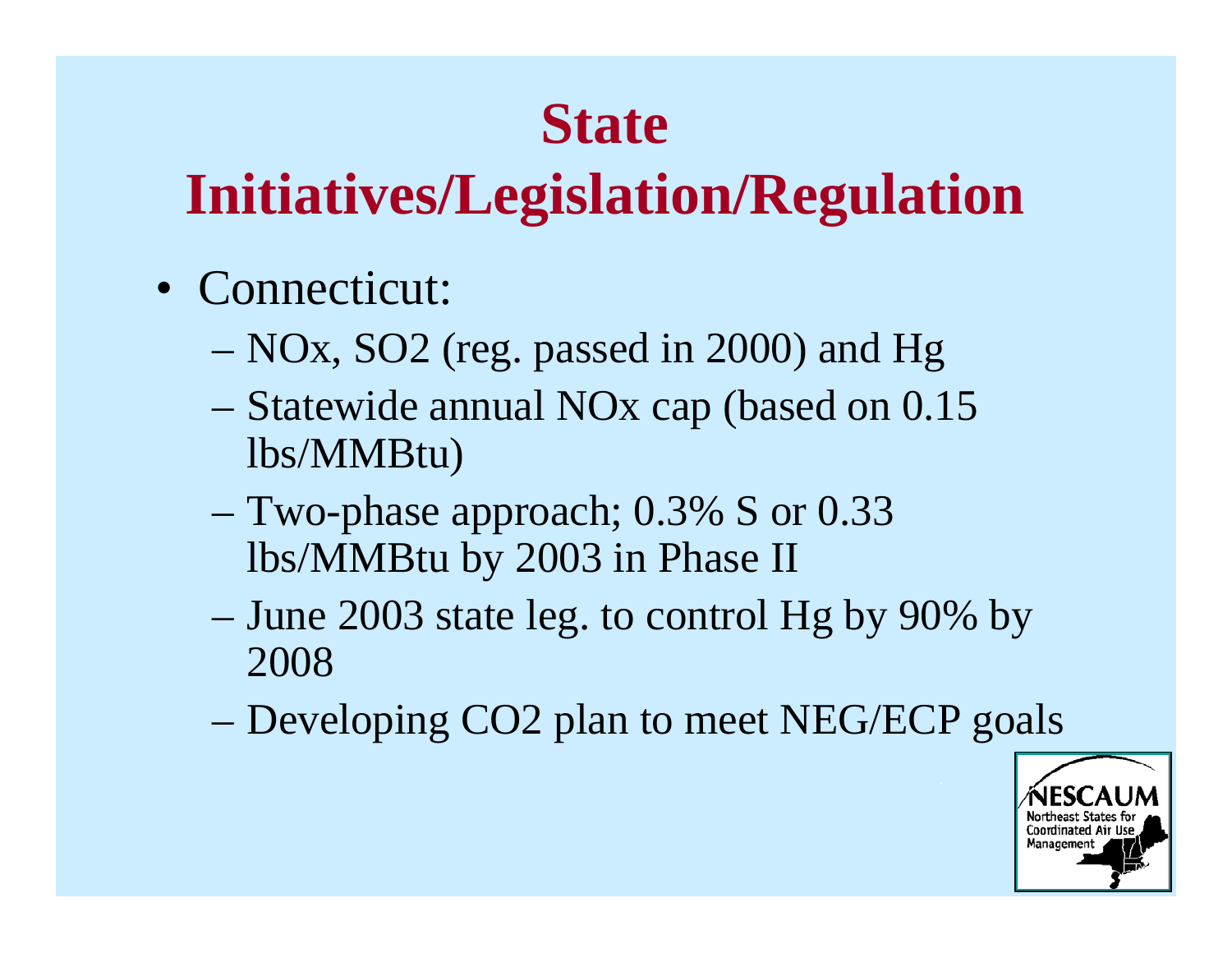## **State**

- New Hampshire:
	- NH's Clean Power Act (2002) for NOx, SO2, CO2, and "future" Hg
	- 90% reduction from 1990 emissions for NOx
	- 87% reductions from 1999 emissions for SO2
	- Return to 1990 levels for CO2 by 2006
	- Cap for Hg to be proposed by 3/2004

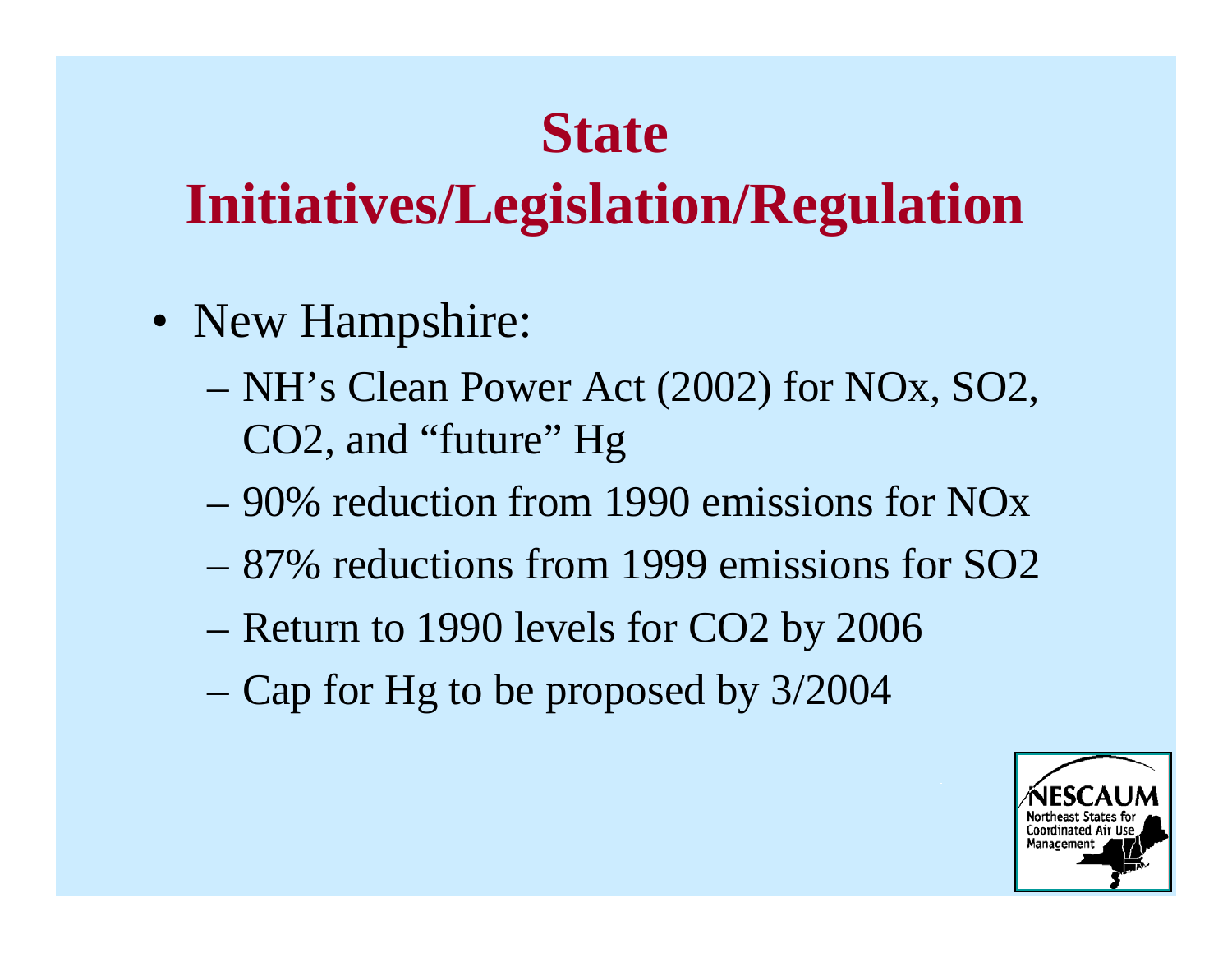# **The Northeast is Moving Forward in Controlling Mercury**

- On September 19, 2003, Massachusetts announced its proposed regulations for power plants (http://www.state.ma.us/dep/bwp/daqc/daqcpubs.htm#regs)
- Public hearings in November 2003
- In simple terms: 85% removal by 2006; 95% removal by 2012 (reduction of over 130 pounds per year)